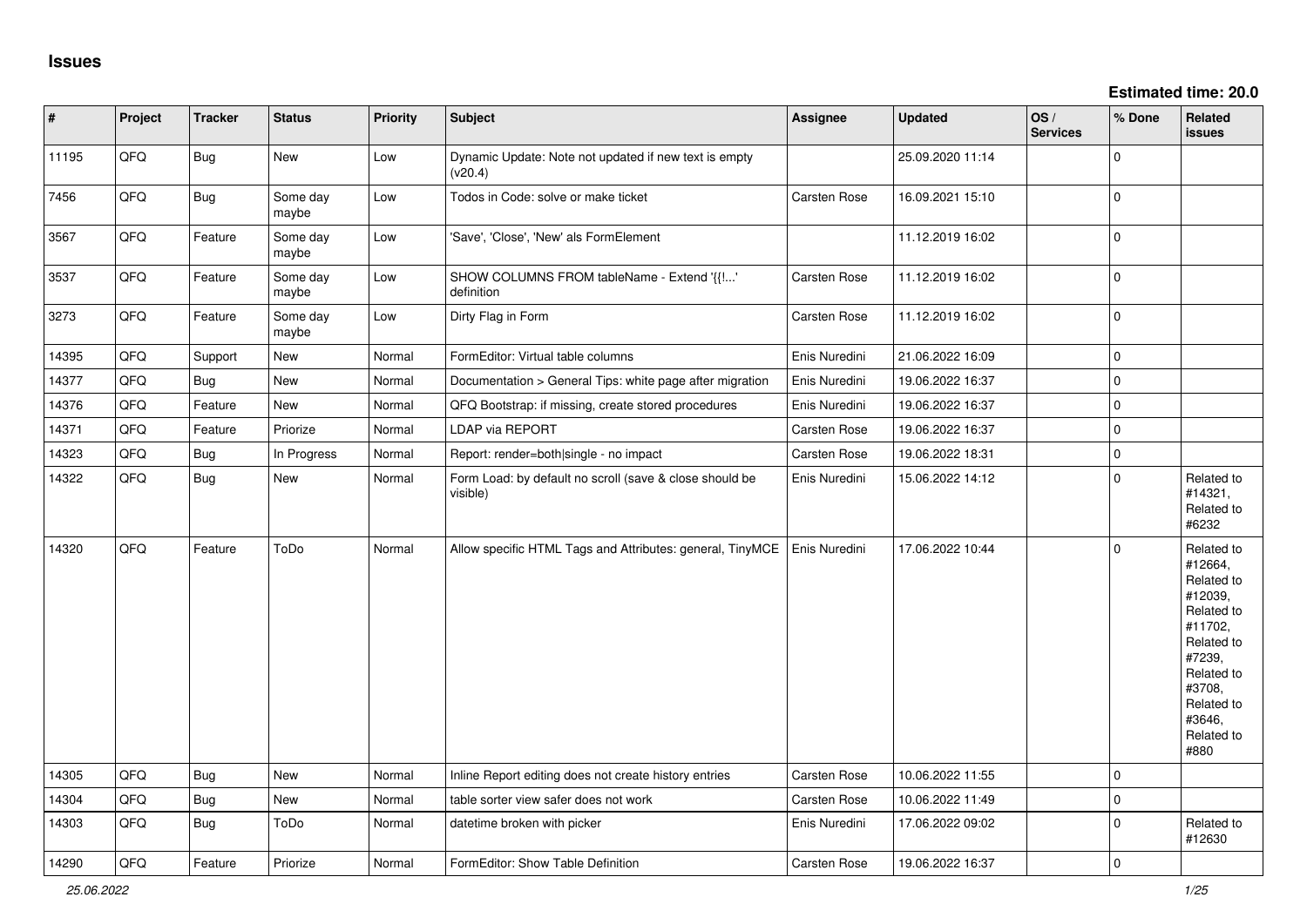| #     | Project | <b>Tracker</b> | <b>Status</b>     | <b>Priority</b> | <b>Subject</b>                                                                           | Assignee               | <b>Updated</b>   | OS/<br><b>Services</b> | % Done      | Related<br>issues                                |
|-------|---------|----------------|-------------------|-----------------|------------------------------------------------------------------------------------------|------------------------|------------------|------------------------|-------------|--------------------------------------------------|
| 14283 | QFQ     | Bug            | Priorize          | Normal          | HEIC / HEIF convert doesn't trigger                                                      | Carsten Rose           | 19.06.2022 16:37 |                        | $\Omega$    |                                                  |
| 14245 | QFQ     | Bug            | New               | Normal          | Form Save Btn bleibt disabled wenn Datumsfeld über<br>Datepicker geändert                | Enis Nuredini          | 27.05.2022 13:45 |                        | $\Omega$    | Related to<br>#13689                             |
| 14233 | QFQ     | Bug            | New               | Normal          | AS _link: question - HTML is not rendered                                                | <b>Carsten Rose</b>    | 28.05.2022 11:02 |                        | 0           |                                                  |
| 14227 | QFQ     | Feature        | New               | Normal          | Selenium Konkurrenz: cypress.io                                                          | Enis Nuredini          | 28.05.2022 11:02 |                        | 0           |                                                  |
| 14185 | QFQ     | Feature        | New               | Normal          | External/Autocron.php - better suitable directory                                        | Support: System        | 28.05.2022 11:03 |                        | $\mathbf 0$ |                                                  |
| 14175 | QFQ     | <b>Bug</b>     | In Progress       | Normal          | Opening a form with no QFQ Session cookie fails                                          | Carsten Rose           | 03.06.2022 10:40 |                        | $\mathbf 0$ |                                                  |
| 14091 | QFQ     | <b>Bug</b>     | New               | Normal          | inconsistent template path for twig                                                      | <b>Carsten Rose</b>    | 19.04.2022 18:36 |                        | $\Omega$    |                                                  |
| 14090 | QFQ     | Feature        | New               | Normal          | Nützliche _script funktionen                                                             | Carsten Rose           | 28.05.2022 11:03 |                        | 0           |                                                  |
| 14077 | QFQ     | Bug            | New               | Normal          | As _link: Attribute 'class' missing by r:1 and r:3 - but should<br>set                   | <b>Carsten Rose</b>    | 28.05.2022 11:02 |                        | $\Omega$    | Related to<br>#5342,<br>Related to<br>#4343      |
| 14028 | QFQ     | Feature        | New               | Normal          | Required notification: visual nicer                                                      | Enis Nuredini          | 28.05.2022 11:01 |                        | 0           |                                                  |
| 13945 | QFQ     | Feature        | New               | Normal          | As _link: content before/after link                                                      | Enis Nuredini          | 28.05.2022 11:01 |                        | $\Omega$    | Related to<br>#12262                             |
| 13943 | QFQ     | Bug            | Priorize          | Normal          | unable to find formgroup                                                                 | Enis Nuredini          | 28.05.2022 11:03 |                        | $\mathbf 0$ |                                                  |
| 13900 | QFQ     | Feature        | Priorize          | Normal          | Selenium: Check das Cookie/PDF funktioniert                                              | Enis Nuredini          | 25.03.2022 12:45 |                        | $\Omega$    |                                                  |
| 13899 | QFQ     | Bug            | ToDo              | Normal          | Selenium: zum laufen bringen                                                             | Enis Nuredini          | 25.03.2022 10:24 |                        | 0           |                                                  |
| 13843 | QFQ     | Feature        | New               | Normal          | Create JWT via QFQ                                                                       | <b>Carsten Rose</b>    | 19.03.2022 17:42 |                        | $\Omega$    |                                                  |
| 13841 | QFQ     | Feature        | New               | Normal          | Create PDF via iText - evaluate                                                          | <b>Carsten Rose</b>    | 19.03.2022 17:42 |                        | 0           |                                                  |
| 13767 | QFQ     | Bug            | Feedback          | Normal          | date/time-picker: required shows up/down button orange                                   | Enis Nuredini          | 16.05.2022 23:16 |                        | $\mathbf 0$ |                                                  |
| 13706 | QFQ     | Bug            | New               | Normal          | Wrong CheckType in FieldElement LastStatus of Form Cron                                  | Carsten Rose           | 21.01.2022 18:20 |                        | $\mathbf 0$ |                                                  |
| 13700 | QFQ     | Feature        | New               | Normal          | Redesign qfq.io Seite                                                                    | <b>Carsten Rose</b>    | 19.03.2022 17:43 |                        | 0           |                                                  |
| 13689 | QFQ     | Bug            | New               | Normal          | Enter auf Eingabefeld mit ungültigem Wert führt zu blurry<br>Seite                       | Enis Nuredini          | 28.05.2022 10:53 |                        | $\Omega$    | Related to<br>#14245, Has<br>duplicate<br>#11891 |
| 13659 | QFQ     | Bug            | New               | Normal          | wrong sanitize class applied to R-store                                                  | <b>Carsten Rose</b>    | 15.01.2022 14:23 |                        | $\Omega$    |                                                  |
| 13647 | QFQ     | <b>Bug</b>     | New               | Normal          | Autofocus funktioniert nicht auf Chrome                                                  | Benjamin Baer          | 19.03.2022 17:44 |                        | 0           |                                                  |
| 13609 | QFQ     | Feature        | New               | Normal          | QFQ Introduction: Seite aufloesen                                                        | Philipp<br>Gröbelbauer | 28.05.2022 11:02 |                        | 0           |                                                  |
| 13608 | QFQ     | Feature        | Some day<br>maybe | Normal          | Automatic Browser Language Redirect                                                      | Enis Nuredini          | 17.06.2022 08:35 |                        | 0           |                                                  |
| 13592 | QFQ     | <b>Bug</b>     | New               | Normal          | QFQ Build Queue: das vergeben von Tags klappt nicht. Es<br>werden keine Releases gebaut. | Carsten Rose           | 19.03.2022 17:45 |                        | $\mathbf 0$ |                                                  |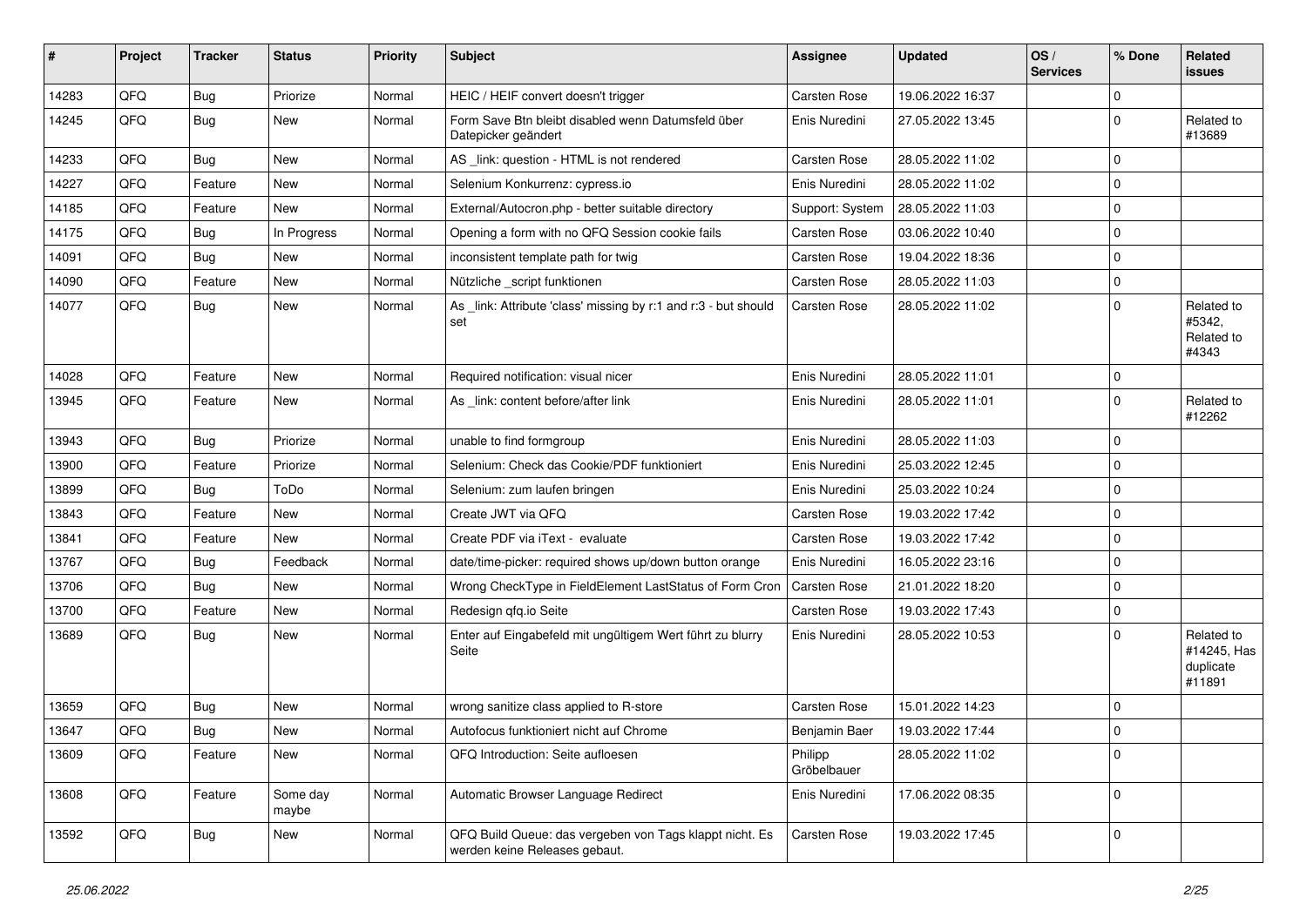| #     | Project | <b>Tracker</b> | <b>Status</b>              | <b>Priority</b> | <b>Subject</b>                                                                       | Assignee      | <b>Updated</b>   | OS/<br><b>Services</b> | % Done      | Related<br>issues                                                      |
|-------|---------|----------------|----------------------------|-----------------|--------------------------------------------------------------------------------------|---------------|------------------|------------------------|-------------|------------------------------------------------------------------------|
| 13572 | QFQ     | Feature        | Feedback                   | Normal          | Form Load: misleading error message on trying to load non<br>existent primary record | Enis Nuredini | 16.05.2022 23:16 |                        | 100         |                                                                        |
| 13566 | QFQ     | Feature        | Ready to sync<br>(develop) | Normal          | Delete config-example.qfq.php file                                                   | Carsten Rose  | 23.12.2021 09:25 |                        | $\Omega$    |                                                                        |
| 13528 | QFQ     | <b>Bug</b>     | <b>New</b>                 | Normal          | qfq.io > releases: es wird kein neues Release angelegt                               | Benjamin Baer | 19.03.2022 17:46 |                        | $\Omega$    |                                                                        |
| 13467 | QFQ     | Feature        | <b>New</b>                 | Normal          | ChangeLog Generator                                                                  | Carsten Rose  | 19.03.2022 17:46 |                        | $\Omega$    | Related to<br>#11460                                                   |
| 13460 | QFQ     | <b>Bug</b>     | <b>New</b>                 | Normal          | Doc: Password set/reset  password should not processed<br>with 'html encode'         | Carsten Rose  | 19.03.2022 17:46 |                        | $\Omega$    |                                                                        |
| 13451 | QFQ     | Bug            | <b>New</b>                 | Normal          | Character Counter / Max Character: Problem in Safari                                 | Carsten Rose  | 15.04.2022 17:18 |                        | $\mathbf 0$ |                                                                        |
| 13354 | QFQ     | Feature        | New                        | Normal          | Using Websocket in QFQ                                                               | Carsten Rose  | 10.11.2021 15:47 |                        | $\Omega$    |                                                                        |
| 13332 | QFQ     | <b>Bug</b>     | New                        | Normal          | Multi Form: Required Felder werden visuell nicht markiert.                           | Carsten Rose  | 19.03.2022 17:47 |                        | $\mathbf 0$ |                                                                        |
| 13331 | QFQ     | <b>Bug</b>     | <b>New</b>                 | Normal          | Multi Form: Clear Icon misplaced                                                     | Carsten Rose  | 19.03.2022 17:47 |                        | $\mathbf 0$ |                                                                        |
| 13330 | QFQ     | Feature        | In Progress                | Normal          | Multi Form: Upload                                                                   | Carsten Rose  | 07.11.2021 12:40 |                        | 50          | Related to<br>#9706                                                    |
| 12989 | QFQ     | <b>Bug</b>     | <b>New</b>                 | Normal          | empty string does not trigger dynamic update                                         | Enis Nuredini | 28.05.2022 11:09 |                        | $\Omega$    |                                                                        |
| 12716 | QFQ     | <b>Bug</b>     | New                        | Normal          | template group: Pattern only applied to first instance                               | Carsten Rose  | 19.03.2022 17:47 |                        | $\mathbf 0$ |                                                                        |
| 12714 | QFQ     | Bug            | <b>New</b>                 | Normal          | Conversion of GIF to PDF broken when GIF contains Alpha.                             | Carsten Rose  | 19.03.2022 17:49 |                        | $\mathbf 0$ |                                                                        |
| 12679 | QFQ     | Feature        | New                        | Normal          | tablesorter: custom column width                                                     | Carsten Rose  | 16.06.2021 11:10 |                        | $\mathbf 0$ |                                                                        |
| 12664 | QFQ     | Feature        | <b>New</b>                 | Normal          | TinyMCE: report/remove malicous HTML/JS Code                                         | Carsten Rose  | 19.03.2022 17:47 |                        | $\Omega$    | Related to<br>#14320                                                   |
| 12632 | QFQ     | Feature        | <b>New</b>                 | Normal          | TinyMCE: Prepare CSS classes for images                                              | Carsten Rose  | 04.06.2021 14:35 |                        | 100         | Blocked by<br>#12186                                                   |
| 12630 | QFQ     | Feature        | In Progress                | Normal          | Input: date[time]: min / max values                                                  | Enis Nuredini | 20.06.2022 18:31 |                        | $\Omega$    | Related to<br>#10096.<br>Related to<br>#14302.<br>Related to<br>#14303 |
| 12611 | QFQ     | Feature        | Some day<br>maybe          | Normal          | Refactoring: Bootstrap with Lazy Loading                                             | Carsten Rose  | 08.06.2022 10:37 |                        | $\Omega$    | Related to<br>#12490,<br>Related to<br>#10013,<br>Related to<br>#7732  |
| 12603 | QFQ     | Feature        | <b>New</b>                 | Normal          | Dropdown (Select), Radio, checkbox:<br>itemListAlways={{!SELECT key, value}}         | Carsten Rose  | 19.03.2022 17:47 |                        | $\Omega$    |                                                                        |
| 12584 | QFQ     | Feature        | Feedback                   | Normal          | T3 v10 migration script: replace alias-patterns (v11)                                | Carsten Rose  | 28.05.2022 11:12 |                        | 100         |                                                                        |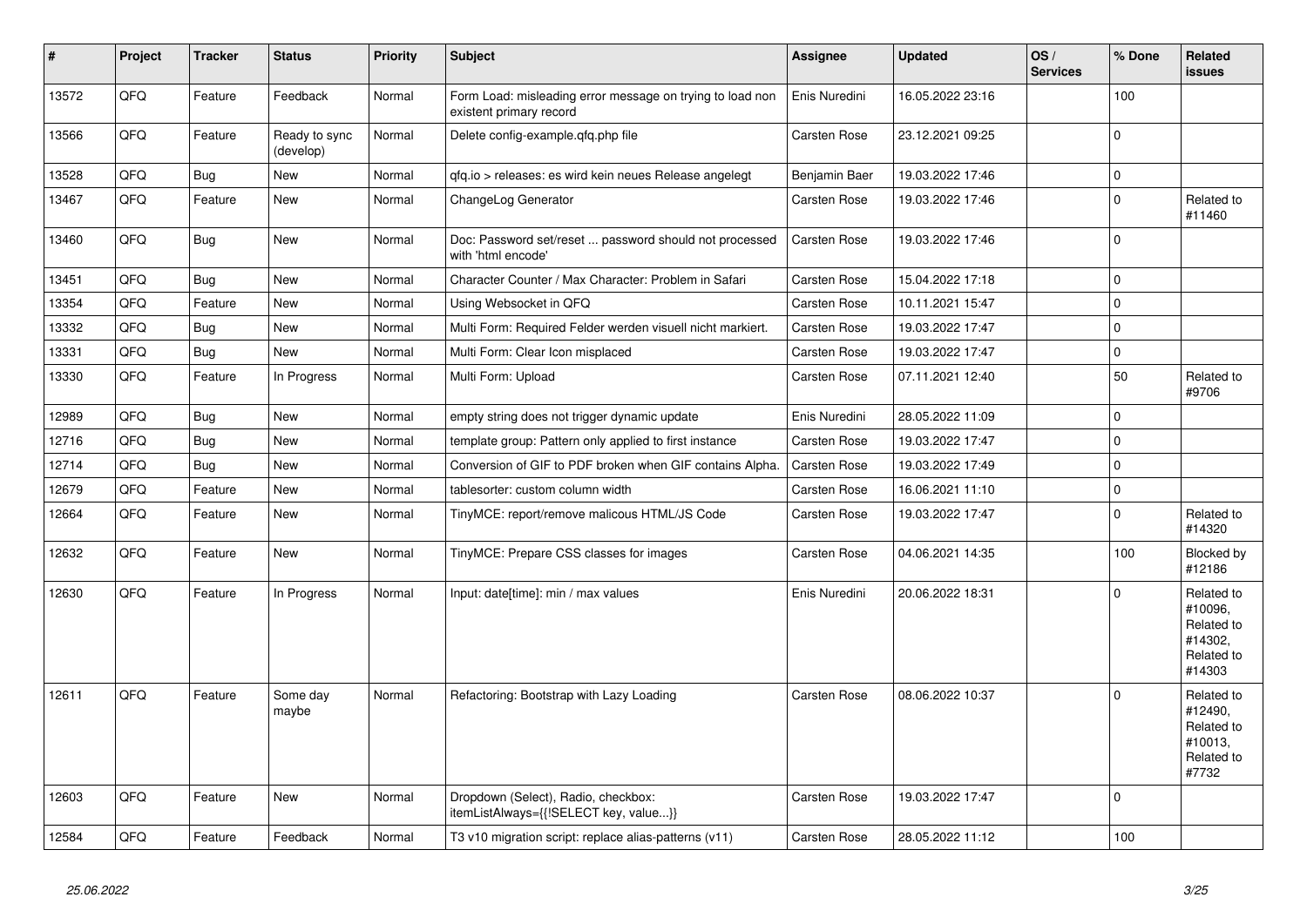| #     | Project | <b>Tracker</b> | <b>Status</b> | <b>Priority</b> | Subject                                                                                                                                             | Assignee            | <b>Updated</b>   | OS/<br><b>Services</b> | % Done      | Related<br>issues                                                      |
|-------|---------|----------------|---------------|-----------------|-----------------------------------------------------------------------------------------------------------------------------------------------------|---------------------|------------------|------------------------|-------------|------------------------------------------------------------------------|
| 12581 | QFQ     | <b>Bug</b>     | New           | Normal          | Form.forward=close: Record 'new' in new browser tab ><br>save (& close) >> Form is not reloaded with new created<br>record id and stays in mode=new | Carsten Rose        | 19.03.2022 17:48 |                        | $\Omega$    |                                                                        |
| 12556 | QFQ     | Feature        | New           | Normal          | Pills Title: colored = static or dynamic on allrequiredgiven                                                                                        | Benjamin Baer       | 19.03.2022 17:49 |                        | $\Omega$    |                                                                        |
| 12546 | QFQ     | Bug            | Feedback      | Normal          | Branch 'Development' - Unit Tests mit dirty workaround<br>angepasst                                                                                 | Carsten Rose        | 19.03.2022 17:48 |                        | $\Omega$    |                                                                        |
| 12520 | QFQ     | Bug            | New           | Normal          | Switch FE User: still active even FE User session expired                                                                                           | Carsten Rose        | 19.03.2022 17:48 |                        | $\mathbf 0$ |                                                                        |
| 12512 | QFQ     | Bug            | New           | Normal          | Some MySQL Installation can't use 'stored procedures'                                                                                               | Carsten Rose        | 19.03.2022 17:48 |                        | 0           |                                                                        |
| 12504 | QFQ     | Feature        | Priorize      | Normal          | sql.log: report fe.id                                                                                                                               | Carsten Rose        | 05.05.2021 22:09 |                        | $\Omega$    |                                                                        |
| 12503 | QFQ     | Feature        | Priorize      | Normal          | Detect dangerous UPDATE statement with missing WHERE                                                                                                | <b>Carsten Rose</b> | 05.05.2021 22:09 |                        | $\mathbf 0$ |                                                                        |
| 12490 | QFQ     | Feature        | New           | Normal          | Loading Plugins in QFQ - see what tinymce does. (lazy<br>loading)                                                                                   | Benjamin Baer       | 08.06.2022 10:37 |                        | $\Omega$    | Related to<br>#12611,<br>Related to<br>#10013,<br>Related to<br>#7732  |
| 12480 | QFQ     | Feature        | New           | Normal          | If QFQ upgrade is running, block further request                                                                                                    | Carsten Rose        | 03.05.2021 20:45 |                        | $\Omega$    |                                                                        |
| 12477 | QFQ     | Feature        | New           | Normal          | Support for refactoring: Form, FormElement, diverse<br>Tabellen/Spalten, tt-content Records                                                         | Carsten Rose        | 03.05.2021 20:45 |                        | $\Omega$    |                                                                        |
| 12476 | QFQ     | Feature        | New           | Normal          | clearMe: a) should trigger 'dirty', b) sticky on textarea resize                                                                                    | Benjamin Baer       | 04.01.2022 08:40 |                        | $\Omega$    | Related to<br>#9528                                                    |
| 12474 | QFQ     | Feature        | New           | Normal          | Check BaseConfigURL if it is given and the the last char is '/                                                                                      | Carsten Rose        | 03.05.2021 20:45 |                        | U           |                                                                        |
| 12465 | QFQ     | Feature        | New           | Normal          | QFQ Function: use in FE to fill StoreRecord                                                                                                         | Carsten Rose        | 05.05.2021 21:58 |                        | $\Omega$    |                                                                        |
| 12452 | QFQ     | Feature        | Priorize      | Normal          | BaseURL: alsways with '/' at the end                                                                                                                | Carsten Rose        | 19.06.2022 13:45 |                        | $\Omega$    | Related to<br>#10782                                                   |
| 12440 | QFQ     | Feature        | In Progress   | Normal          | Typo3 V10 upgrade (durchfuehren und testen)                                                                                                         | Carsten Rose        | 21.03.2022 09:53 |                        | 50          | Related to<br>#12357,<br>Related to<br>#12067,<br>Related to<br>#10661 |
| 12439 | QFQ     | Feature        | In Progress   | Normal          | TinyMCE Paste from Word & Character Count/Limit                                                                                                     | Carsten Rose        | 05.05.2021 22:15 |                        | $\Omega$    |                                                                        |
| 12413 | QFQ     | Feature        | New           | Normal          | STORE_TYPO3: enhance for {{be_users.email:T}},<br>{{fe_users.email:T}}                                                                              | Carsten Rose        | 03.05.2021 20:45 |                        | $\Omega$    | Related to<br>#12412,<br>Related to<br>#10012                          |
| 12412 | QFQ     | Feature        | New           | Normal          | Action/Escape qualifier 'e' (empty), '0': if given, an empty<br>string (or '0') will be treated as 'not found'                                      | Carsten Rose        | 08.05.2021 09:40 |                        | $\Omega$    | Related to<br>#12413,<br>Related to<br>#10012                          |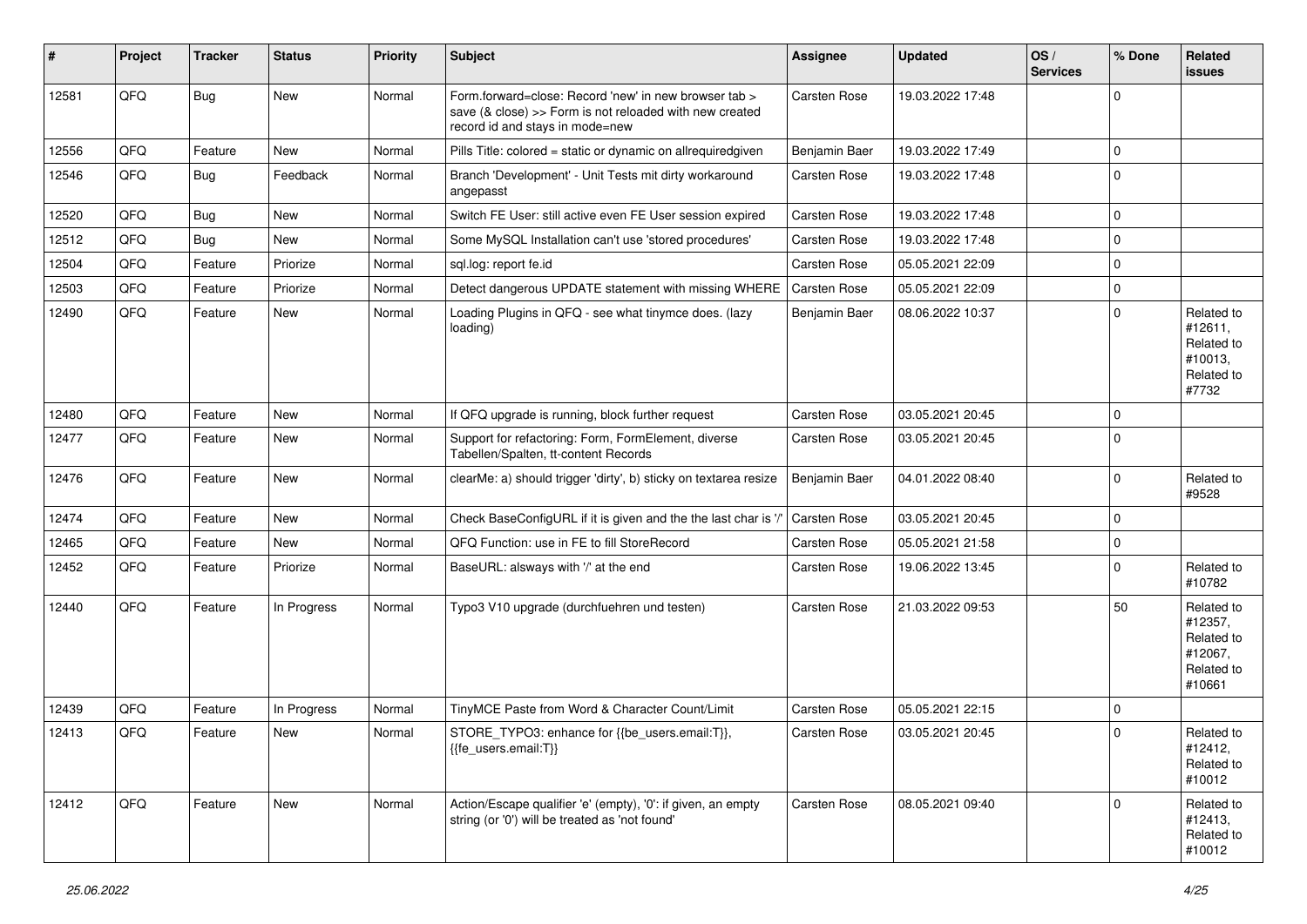| #     | Project | <b>Tracker</b> | <b>Status</b>     | <b>Priority</b> | <b>Subject</b>                                                                                             | <b>Assignee</b>     | <b>Updated</b>   | OS/<br><b>Services</b> | % Done      | Related<br>issues                                                           |
|-------|---------|----------------|-------------------|-----------------|------------------------------------------------------------------------------------------------------------|---------------------|------------------|------------------------|-------------|-----------------------------------------------------------------------------|
| 12400 | QFQ     | Feature        | <b>New</b>        | Normal          | Tutorial ist in QFQ Doku, Wird in der Suche gefunden, es<br>gibt aber kein Menupunkt - Inhalt ueberpruefen | <b>Carsten Rose</b> | 03.05.2021 20:45 |                        | $\Omega$    |                                                                             |
| 12337 | QFQ     | Feature        | Some day<br>maybe | Normal          | Database.php: better caching                                                                               | Carsten Rose        | 16.09.2021 15:10 |                        | $\Omega$    |                                                                             |
| 12330 | QFQ     | Feature        | <b>New</b>        | Normal          | Copy to input field / text area / TinyMCE                                                                  | Carsten Rose        | 07.04.2021 09:01 |                        | $\Omega$    |                                                                             |
| 12327 | QFQ     | Bug            | <b>New</b>        | Normal          | Copy to clipboard: Glyphicon can not be changed                                                            | <b>Carsten Rose</b> | 27.12.2021 17:59 |                        | $\Omega$    |                                                                             |
| 12325 | QFQ     | <b>Bug</b>     | Priorize          | Normal          | MultiDB form.dbIndex not working for report syntax                                                         | Carsten Rose        | 07.09.2021 13:37 |                        | $\Omega$    | Related to<br>#12145,<br>Related to<br>#12314                               |
| 12315 | QFQ     | Feature        | Some day<br>maybe | Normal          | Form History (Diffs) / Backups                                                                             | <b>Carsten Rose</b> | 16.09.2021 15:10 |                        | $\Omega$    |                                                                             |
| 12269 | QFQ     | Feature        | <b>New</b>        | Normal          | 2FA - Login                                                                                                | Carsten Rose        | 03.05.2021 20:45 |                        | $\Omega$    |                                                                             |
| 12262 | QFQ     | Feature        | ToDo              | Normal          | Form buttons on top: more customable                                                                       | Enis Nuredini       | 17.06.2022 10:44 |                        | $\Omega$    | Related to<br>#13945, Has<br>duplicate<br>#4046, Has<br>duplicate<br>#10080 |
| 12187 | QFQ     | Bug            | <b>New</b>        | Normal          | Trigger FormAsFile() via Report: probably problem with multi<br>DB setup                                   | <b>Carsten Rose</b> | 20.03.2021 21:20 |                        | $\Omega$    |                                                                             |
| 12163 | QFQ     | Feature        | <b>New</b>        | Normal          | Checkbox: table wrap                                                                                       | Carsten Rose        | 03.05.2021 20:51 |                        | $\mathbf 0$ |                                                                             |
| 12162 | QFQ     | Feature        | <b>New</b>        | Normal          | FE.type=sendmail: personalized mailing (several mails) via<br>template                                     | Carsten Rose        | 03.05.2021 20:45 |                        | $\mathbf 0$ |                                                                             |
| 12156 | QFQ     | Feature        | <b>New</b>        | Normal          | Form: Optional disable 'leave page'                                                                        |                     | 03.05.2021 20:45 |                        | $\mathbf 0$ |                                                                             |
| 12146 | QFQ     | Feature        | <b>New</b>        | Normal          | Autocron Job: Anzeigen wann der naechste Job ausgefuehrt<br>wird, resp das er nicht ausgefuehrt wird       | <b>Carsten Rose</b> | 15.03.2021 15:23 |                        | $\mathbf 0$ |                                                                             |
| 12135 | QFQ     | Feature        | <b>New</b>        | Normal          | Subrecord: Notiz                                                                                           |                     | 24.04.2021 16:58 |                        | $\mathbf 0$ |                                                                             |
| 12133 | QFQ     | <b>Bug</b>     | <b>New</b>        | Normal          | NPM, phpSpreadSheet aktualisieren                                                                          | <b>Carsten Rose</b> | 15.03.2021 09:04 |                        | $\mathbf 0$ |                                                                             |
| 12119 | QFQ     | Feature        | <b>New</b>        | Normal          | AS paged: error message missing if there ist no 'r'<br>argument.                                           | Carsten Rose        | 03.05.2021 20:51 |                        | $\Omega$    |                                                                             |
| 12109 | QFQ     | Feature        | <b>New</b>        | Normal          | Donwload Link: Plain, SIP, Persistent Link, Peristent SIP -<br>new notation                                | <b>Carsten Rose</b> | 03.05.2021 20:45 |                        | $\mathbf 0$ | Related to<br>#12085                                                        |
| 12045 | QFQ     | Bug            | <b>New</b>        | Normal          | templateGroup afterSave FE: Aufruf ohne<br>sqlHonorFormElements funktioniert nicht                         | Carsten Rose        | 18.02.2021 16:33 |                        | $\Omega$    |                                                                             |
| 12040 | QFQ     | Bug            | <b>New</b>        | Normal          | FE Mode 'hidden' für zwei FEs auf einer Zeile                                                              | Carsten Rose        | 18.02.2021 10:13 |                        | $\mathbf 0$ |                                                                             |
| 12039 | QFQ     | Feature        | <b>New</b>        | Normal          | Missing htmlSpecialChar() in pre processing on form submit                                                 |                     | 18.02.2021 00:09 |                        | $\Omega$    | Related to<br>#14320                                                        |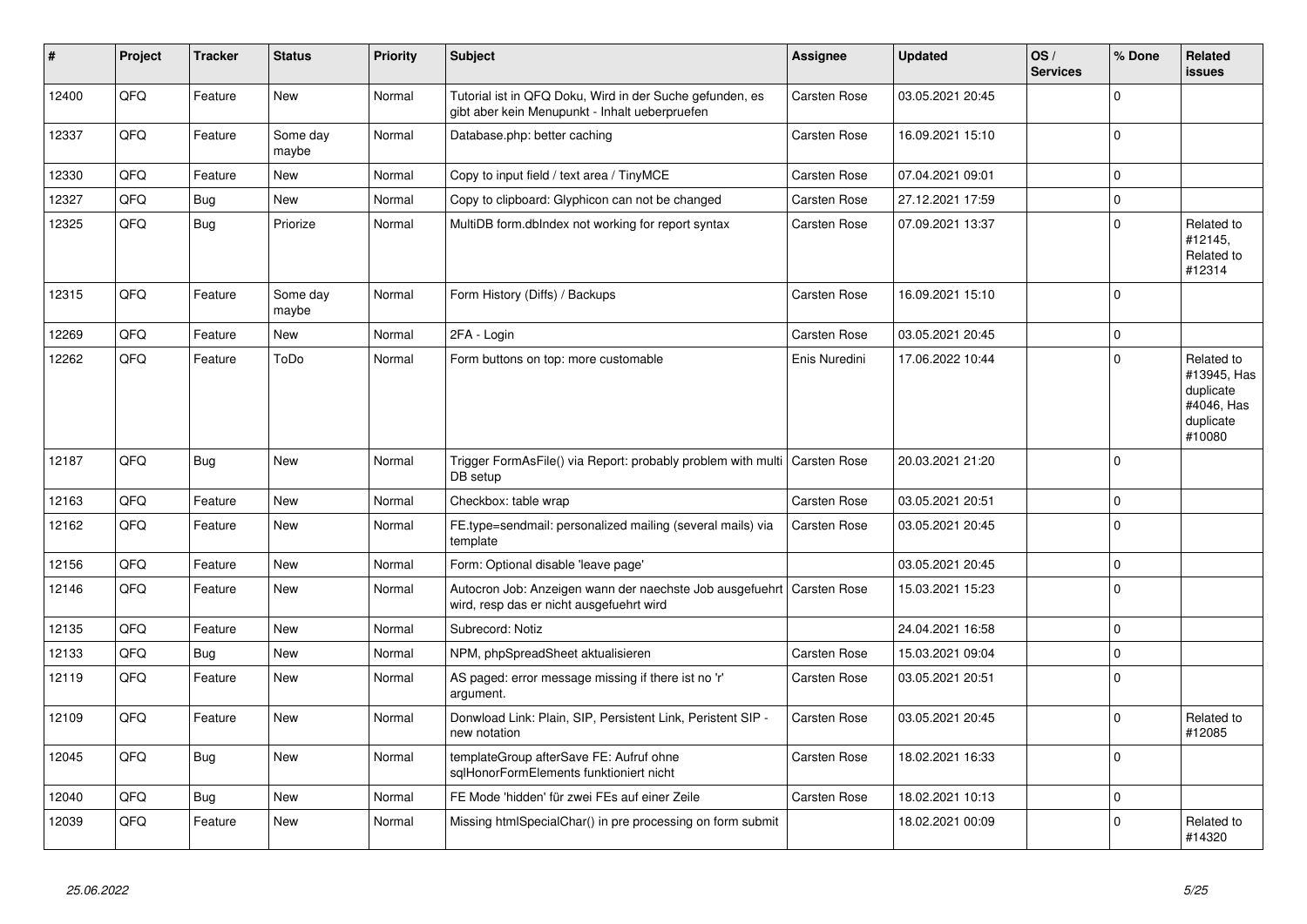| #     | Project | <b>Tracker</b> | <b>Status</b> | Priority | <b>Subject</b>                                                                                       | Assignee                                               | <b>Updated</b>   | OS/<br><b>Services</b> | % Done      | Related<br><b>issues</b>                     |                      |
|-------|---------|----------------|---------------|----------|------------------------------------------------------------------------------------------------------|--------------------------------------------------------|------------------|------------------------|-------------|----------------------------------------------|----------------------|
| 12038 | QFQ     | Feature        | New           | Normal   | a) STORE_VAR: filenameOnlyStripUniq, b) SP:<br>QSTRIPUNIQ()                                          |                                                        | 17.02.2021 23:55 |                        | $\Omega$    |                                              |                      |
| 12024 | QFQ     | Feature        | New           | Normal   | Excel Export: text columns by default decode<br>htmlspeciachar()                                     | Carsten Rose                                           | 17.02.2021 23:55 |                        | $\Omega$    | Related to<br>#12022                         |                      |
| 12023 | QFQ     | Feature        | <b>New</b>    | Normal   | MySQL Stored Precdure: QDECODESPECIALCHAR()                                                          | Carsten Rose                                           | 16.02.2021 11:16 |                        | $\Omega$    | Related to<br>#12022                         |                      |
| 11980 | QFQ     | Feature        | In Progress   | Normal   | protected verzeichnis MUSS geschützt werden                                                          | Carsten Rose                                           | 07.09.2021 13:30 |                        | $\mathbf 0$ |                                              |                      |
| 11955 | QFQ     | Feature        | <b>New</b>    | Normal   | subrecord: new title option to set <th> attributes - e.g. to<br/>customize tablesorter options.</th> | attributes - e.g. to<br>customize tablesorter options. | Carsten Rose     | 03.05.2021 20:47       |             | $\Omega$                                     | Related to<br>#11775 |
| 11892 | QFQ     | Feature        | <b>New</b>    | Normal   | tablesorter: columns with links are hard to order - new<br>qualifier 'Y: <ord>'</ord>                | Enis Nuredini                                          | 23.03.2022 09:22 |                        | $\Omega$    |                                              |                      |
| 11775 | QFQ     | Feature        | <b>New</b>    | Normal   | Subrecord Tooltip pro Feld                                                                           | Carsten Rose                                           | 18.12.2020 15:22 |                        | $\Omega$    | Related to<br>#11955                         |                      |
| 11752 | QFQ     | Bug            | New           | Normal   | checkbox renders multiple input elements with same name                                              | <b>Carsten Rose</b>                                    | 17.12.2020 14:58 |                        | $\Omega$    | Related to<br>#11750                         |                      |
| 11747 | QFQ     | Feature        | New           | Normal   | Maintenance Page with Redirect                                                                       | Carsten Rose                                           | 03.05.2021 20:47 |                        | $\Omega$    | Related to<br>#11741                         |                      |
| 11716 | QFQ     | Feature        | New           | Normal   | Form an beliebiger Stelle im Report anzeigen                                                         |                                                        | 09.12.2020 09:47 |                        | $\Omega$    |                                              |                      |
| 11715 | QFQ     | <b>Bug</b>     | <b>New</b>    | Normal   | acceptZeroAsRequired and requiredOffButMark do not<br>coincide                                       |                                                        | 08.12.2020 12:13 |                        | $\Omega$    |                                              |                      |
| 11702 | QFQ     | Feature        | <b>New</b>    | Normal   | HTML Special Char makes no sense for 'allbut' if '&' is<br>forbidden                                 | Carsten Rose                                           | 07.12.2021 16:35 |                        | $\Omega$    | Related to<br>#5112,<br>Related to<br>#14320 |                      |
| 11695 | QFQ     | <b>Bug</b>     | <b>New</b>    | Normal   | MultiForm required FE Error                                                                          | Carsten Rose                                           | 04.12.2020 13:34 |                        | $\Omega$    |                                              |                      |
| 11668 | QFQ     | Bug            | <b>New</b>    | Normal   | Play function.sql - problem with mysql                                                               | Carsten Rose                                           | 03.05.2021 20:48 |                        | $\Omega$    |                                              |                      |
| 11667 | QFQ     | Bug            | <b>New</b>    | Normal   | MySQL mariadb-server-10.3: Incorrect datetime value                                                  | Carsten Rose                                           | 03.05.2021 20:48 |                        | $\Omega$    |                                              |                      |
| 11535 | QFQ     | Feature        | New           | Normal   | Ability to create SQL columns in frontend QFQ forms                                                  |                                                        | 17.11.2020 12:11 |                        | $\mathbf 0$ |                                              |                      |
| 11534 | QFQ     | Feature        | New           | Normal   | Report: Action on selected rows - Table batchprocessing<br>feature                                   |                                                        | 18.11.2020 08:15 |                        | $\Omega$    |                                              |                      |
| 11523 | QFQ     | Feature        | <b>New</b>    | Normal   | Mit dynamic Update erkennen, ob Upload gemacht wurde                                                 | Carsten Rose                                           | 13.11.2020 15:07 |                        | $\Omega$    | Related to<br>#9533                          |                      |
| 11522 | QFQ     | <b>Bug</b>     | New           | Normal   | Aus/Einblenden von Reitern                                                                           |                                                        | 13.11.2020 14:58 |                        | $\Omega$    |                                              |                      |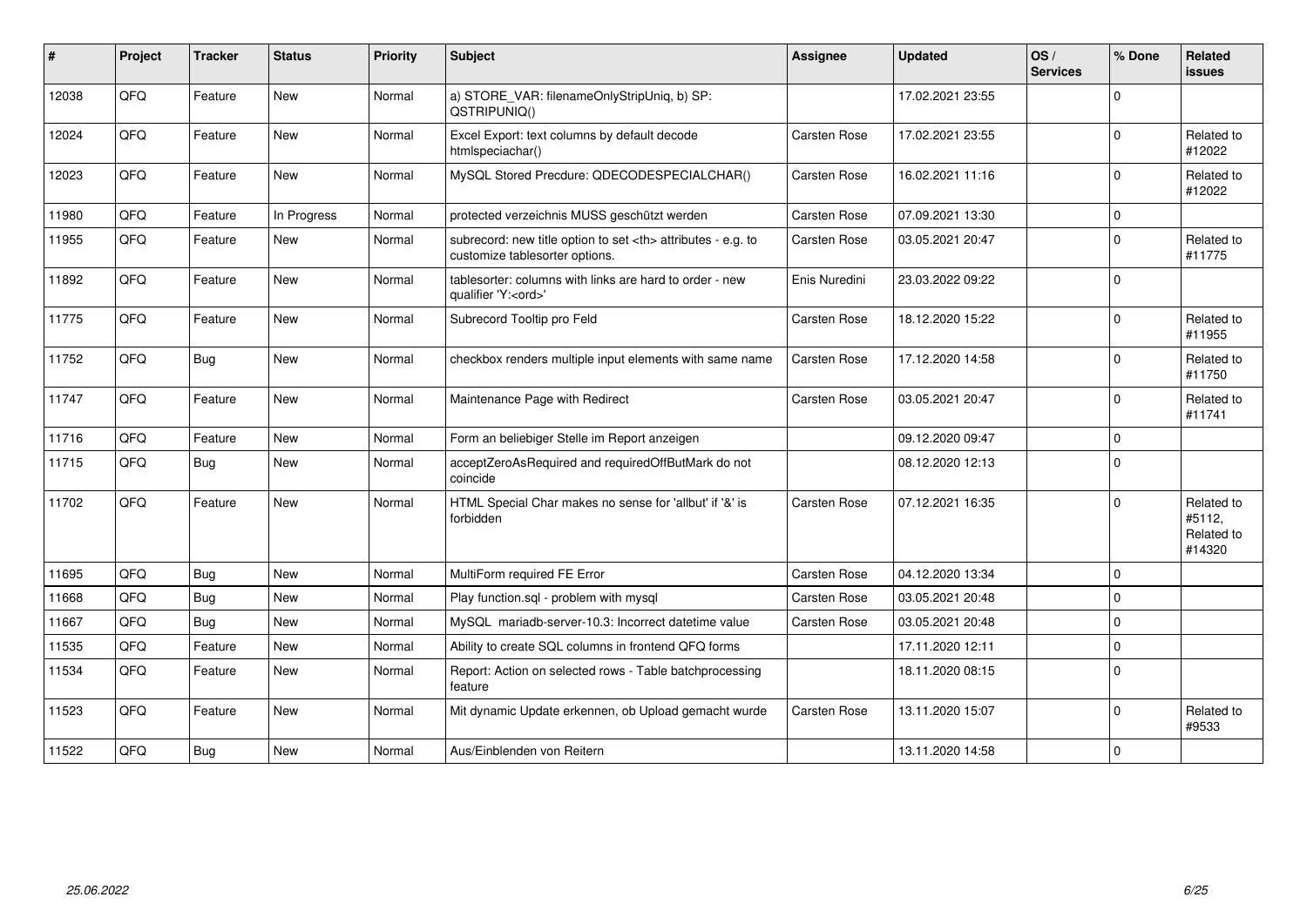| #     | Project | <b>Tracker</b> | <b>Status</b>     | <b>Priority</b> | <b>Subject</b>                                                                      | Assignee            | <b>Updated</b>   | OS/<br><b>Services</b> | % Done      | Related<br>issues                                                                                                              |
|-------|---------|----------------|-------------------|-----------------|-------------------------------------------------------------------------------------|---------------------|------------------|------------------------|-------------|--------------------------------------------------------------------------------------------------------------------------------|
| 11517 | QFQ     | <b>Bug</b>     | In Progress       | Normal          | extraButtonInfo Broken for multiple FormElements                                    | Carsten Rose        | 12.05.2022 13:12 |                        | $\Omega$    | Related to<br>#7890,<br>Related to<br>#3811, Has<br>duplicate<br>#10905, Has<br>duplicate<br>#10553, Has<br>duplicate<br>#6779 |
| 11516 | QFQ     | Feature        | New               | Normal          | Multi Page Form (Previous/Next Buttons)                                             | Carsten Rose        | 16.03.2021 17:52 |                        | $\mathbf 0$ |                                                                                                                                |
| 11504 | QFQ     | Feature        | New               | Normal          | Dynamic Update: Button text update for 'Save',' Close' &<br>'Delete'                | <b>Carsten Rose</b> | 12.11.2020 23:44 |                        | 0           |                                                                                                                                |
| 11460 | QFQ     | Feature        | New               | Normal          | Easier creation of changelog: gitchangelog                                          | <b>Carsten Rose</b> | 12.06.2021 10:20 |                        | 0           | Related to<br>#13467                                                                                                           |
| 11347 | QFQ     | Bug            | Feedback          | Normal          | If Bedingungen funktionieren nicht korrekt                                          | Christoph Fuchs     | 21.03.2021 20:37 |                        | $\mathbf 0$ |                                                                                                                                |
| 11323 | QFQ     | Feature        | Some day<br>maybe | Normal          | Report Frontend Editor Modal + Codemirror                                           | Carsten Rose        | 16.09.2021 15:10 |                        | $\Omega$    | Related to<br>#11036                                                                                                           |
| 11322 | QFQ     | Feature        | Some day<br>maybe | Normal          | Form Element JSON - (multiline parameter field)                                     | Carsten Rose        | 16.09.2021 15:10 |                        | $\Omega$    |                                                                                                                                |
| 11320 | QFQ     | Feature        | Priorize          | Normal          | Typo3 Version 10 support                                                            | Carsten Rose        | 05.05.2021 22:09 |                        | $\mathbf 0$ |                                                                                                                                |
| 11239 | QFQ     | <b>Bug</b>     | New               | Normal          | Radiobutton (plain): horizontales Rendern abhängig vom<br>Datentyp in der Datenbank | Carsten Rose        | 30.09.2020 18:37 |                        | $\Omega$    |                                                                                                                                |
| 11217 | QFQ     | Feature        | Some day<br>maybe | Normal          | <b>Extend Script Functionality</b>                                                  | Carsten Rose        | 16.09.2021 15:10 |                        | $\mathbf 0$ |                                                                                                                                |
| 11080 | QFQ     | Feature        | New               | Normal          | Send MQTT messages                                                                  | Carsten Rose        | 29.08.2020 19:49 |                        | $\mathbf 0$ |                                                                                                                                |
| 11076 | QFQ     | Feature        | In Progress       | Normal          | SELECT  AS _websocket                                                               | Carsten Rose        | 30.08.2020 17:49 |                        | 0           |                                                                                                                                |
| 11036 | QFQ     | Feature        | Some day<br>maybe | Normal          | inline report editor permissions                                                    | Carsten Rose        | 16.09.2021 15:09 |                        | $\Omega$    | Related to<br>#11323                                                                                                           |
| 10996 | QFQ     | Feature        | New               | Normal          | Download video via sip: no seek                                                     | Carsten Rose        | 12.08.2020 14:18 |                        | $\mathbf 0$ |                                                                                                                                |
| 10979 | QFQ     | Feature        | <b>New</b>        | Normal          | Ajax Calls an API - dataReport                                                      | Carsten Rose        | 11.05.2022 12:15 |                        | $\mathbf 0$ |                                                                                                                                |
| 10976 | QFQ     | Feature        | New               | Normal          | Excel Export Verbesserungen                                                         | Carsten Rose        | 06.08.2020 10:56 |                        | 0           |                                                                                                                                |
| 10937 | QFQ     | Bug            | New               | Normal          | Fehler mit abhängigen Select- Feldern beim Positionieren                            | <b>Carsten Rose</b> | 12.11.2020 23:45 |                        | 0           |                                                                                                                                |
| 10890 | QFQ     | <b>Bug</b>     | New               | Normal          | AutoCron hangs                                                                      |                     | 20.07.2020 13:56 |                        | 0           |                                                                                                                                |
| 10874 | QFQ     | Feature        | New               | Normal          | Erstellen eines Foreign Keys in der Tabelle "FormElement"                           |                     | 13.07.2020 10:11 |                        | 0           |                                                                                                                                |
| 10819 | QFQ     | Feature        | New               | Normal          | Persistent SIP - second try                                                         | Carsten Rose        | 29.06.2020 23:02 |                        | $\mathbf 0$ | Related to<br>#6261                                                                                                            |
| 10793 | QFQ     | Feature        | In Progress       | Normal          | <b>Update NPM Packages</b>                                                          | Carsten Rose        | 07.09.2021 13:25 |                        | $30\,$      |                                                                                                                                |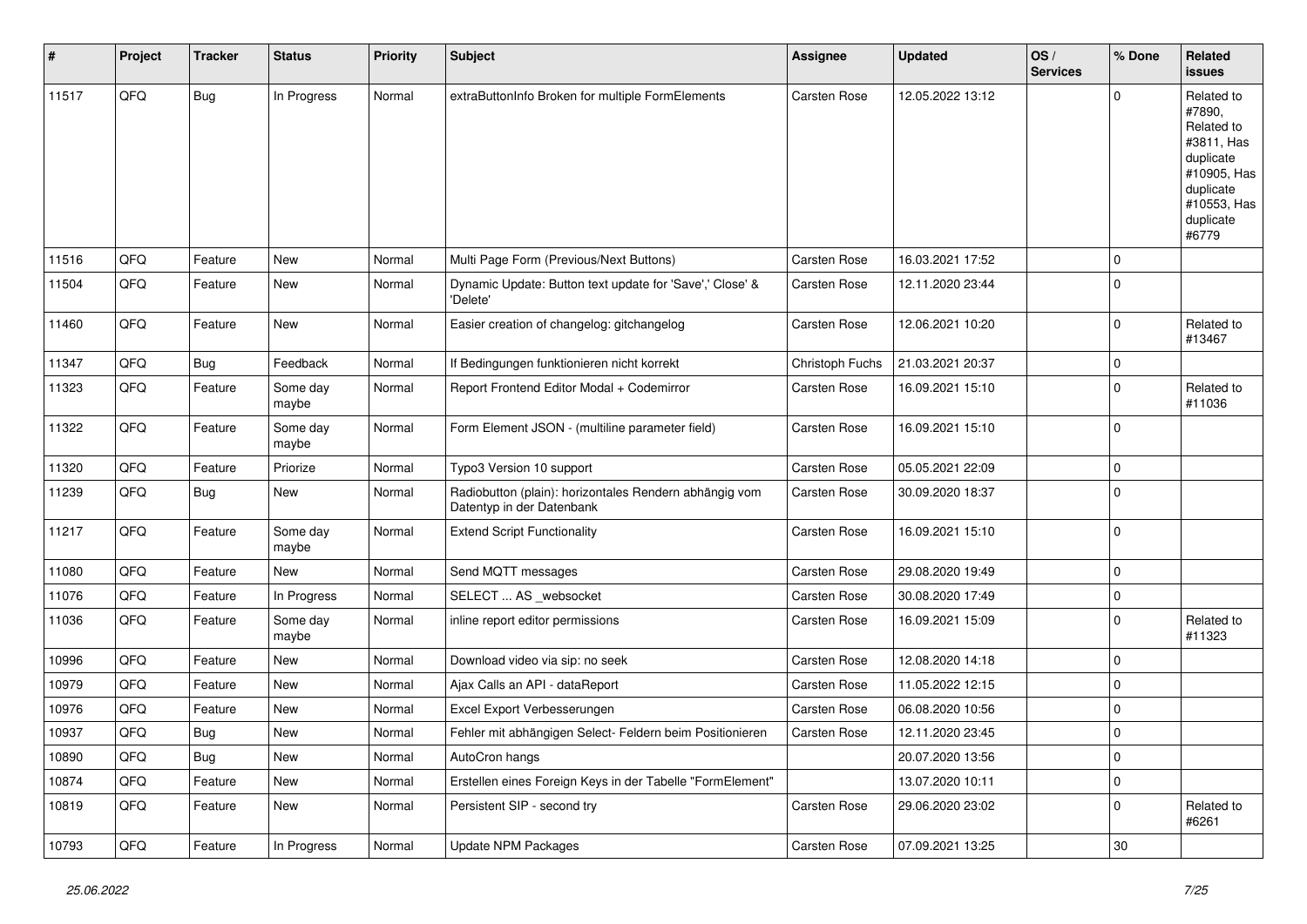| $\vert$ # | Project | <b>Tracker</b> | <b>Status</b>     | <b>Priority</b> | <b>Subject</b>                                                                      | <b>Assignee</b> | Updated          | OS/<br><b>Services</b> | % Done              | Related<br><b>issues</b>                                             |
|-----------|---------|----------------|-------------------|-----------------|-------------------------------------------------------------------------------------|-----------------|------------------|------------------------|---------------------|----------------------------------------------------------------------|
| 10782     | QFQ     | Feature        | Feedback          | Normal          | Tiny MCE: Image Upload                                                              | Enis Nuredini   | 16.05.2022 23:16 |                        | $\mathbf 0$         | Related to<br>#12452                                                 |
| 10763     | QFQ     | Feature        | <b>New</b>        | Normal          | form accessed and submitted despite logout?                                         |                 | 16.06.2020 11:43 |                        | $\mathbf 0$         |                                                                      |
| 10759     | QFQ     | Bug            | New               | Normal          | emptyMeansNull - Feld falsch aktualisiert                                           |                 | 12.11.2020 23:45 |                        | $\mathbf 0$         |                                                                      |
| 10745     | QFQ     | Feature        | Some day<br>maybe | Normal          | <b>Tablesorter Excel Export</b>                                                     | Carsten Rose    | 16.09.2021 15:09 |                        | $\mathbf 0$         |                                                                      |
| 10738     | QFQ     | Feature        | Some day<br>maybe | Normal          | CORS headers for external API requests                                              |                 | 10.06.2020 14:00 |                        | $\mathsf{O}\xspace$ |                                                                      |
| 10716     | QFQ     | Feature        | Some day<br>maybe | Normal          | Business Logic mit Externen Skripten                                                | Carsten Rose    | 16.09.2021 15:10 |                        | $\mathbf 0$         | Related to<br>#10713,<br>Related to<br>#8217                         |
| 10714     | QFQ     | Feature        | <b>New</b>        | Normal          | multi Table Form                                                                    | Carsten Rose    | 16.03.2021 18:44 |                        | $\mathbf 0$         |                                                                      |
| 10704     | QFQ     | <b>Bug</b>     | New               | Normal          | wkhtml problem rendering fullCalendar.js / fabric.js >><br>successor: puppeteer     | Carsten Rose    | 12.11.2020 23:45 |                        | $\mathbf 0$         | Related to<br>#5024,<br>Related to<br>#4650,<br>Related to<br>#10715 |
| 10661     | QFQ     | Bug            | In Progress       | Normal          | Typo3 Warnungen                                                                     | Carsten Rose    | 07.09.2021 13:23 |                        | $\mathbf 0$         | Related to<br>#12440                                                 |
| 10658     | QFQ     | <b>Bug</b>     | New               | Normal          | processReadOnly broken                                                              | Carsten Rose    | 27.05.2020 17:55 |                        | $\mathbf 0$         |                                                                      |
| 10593     | QFQ     | Feature        | <b>New</b>        | Normal          | label2: text behind input element                                                   | Carsten Rose    | 16.05.2020 10:57 |                        | $\mathbf 0$         |                                                                      |
| 10588     | QFQ     | Bug            | New               | Normal          | typeahed Tag: Doku anpassen                                                         | Carsten Rose    | 12.11.2020 23:45 |                        | $\mathbf 0$         |                                                                      |
| 10569     | QFQ     | Feature        | Priorize          | Normal          | link _blank more safe                                                               | Enis Nuredini   | 25.03.2022 12:44 |                        | $\mathbf 0$         |                                                                      |
| 10463     | QFQ     | Feature        | New               | Normal          | Report_link: expliztes setzen von HTML Tags (Bedarf fuer<br>'data-selenium' & 'id') | Enis Nuredini   | 23.03.2022 09:23 |                        | $\mathbf 0$         | Related to<br>#7648                                                  |
| 10443     | QFQ     | Feature        | In Progress       | Normal          | Konzept_api / _live                                                                 | Carsten Rose    | 07.05.2020 09:39 |                        | $\mathbf 0$         |                                                                      |
| 10384     | QFQ     | Feature        | New               | Normal          | Parameter Exchange QFQ Instances                                                    |                 | 07.05.2020 09:38 |                        | $\mathbf 0$         |                                                                      |
| 10345     | QFQ     | Feature        | New               | Normal          | Templates - Patterns QFQ Style                                                      |                 | 03.05.2021 21:01 |                        | $\mathbf 0$         | Related to<br>#10713                                                 |
| 10324     | QFQ     | Bug            | New               | Normal          | Excel Export mit Template funktioniert nur, wenn Template<br>vor uid kommt          |                 | 30.03.2020 11:20 |                        | $\mathbf 0$         | Related to<br>#10257                                                 |
| 10322     | QFQ     | <b>Bug</b>     | New               | Normal          | FormElement / Radio: missing column 'enum' >> FE not<br>reported                    | Carsten Rose    | 07.05.2020 09:37 |                        | $\mathbf 0$         |                                                                      |
| 10124     | QFQ     | Feature        | Feedback          | Normal          | qfq AAI-Login                                                                       | Karin Niffeler  | 07.05.2020 09:36 |                        | $\mathbf 0$         |                                                                      |
| 10119     | QFQ     | Feature        | New               | Normal          | Dropdown (selectlist) & TypeAhead: format and catagorize<br>list                    | Carsten Rose    | 07.05.2020 09:36 |                        | $\mathbf 0$         |                                                                      |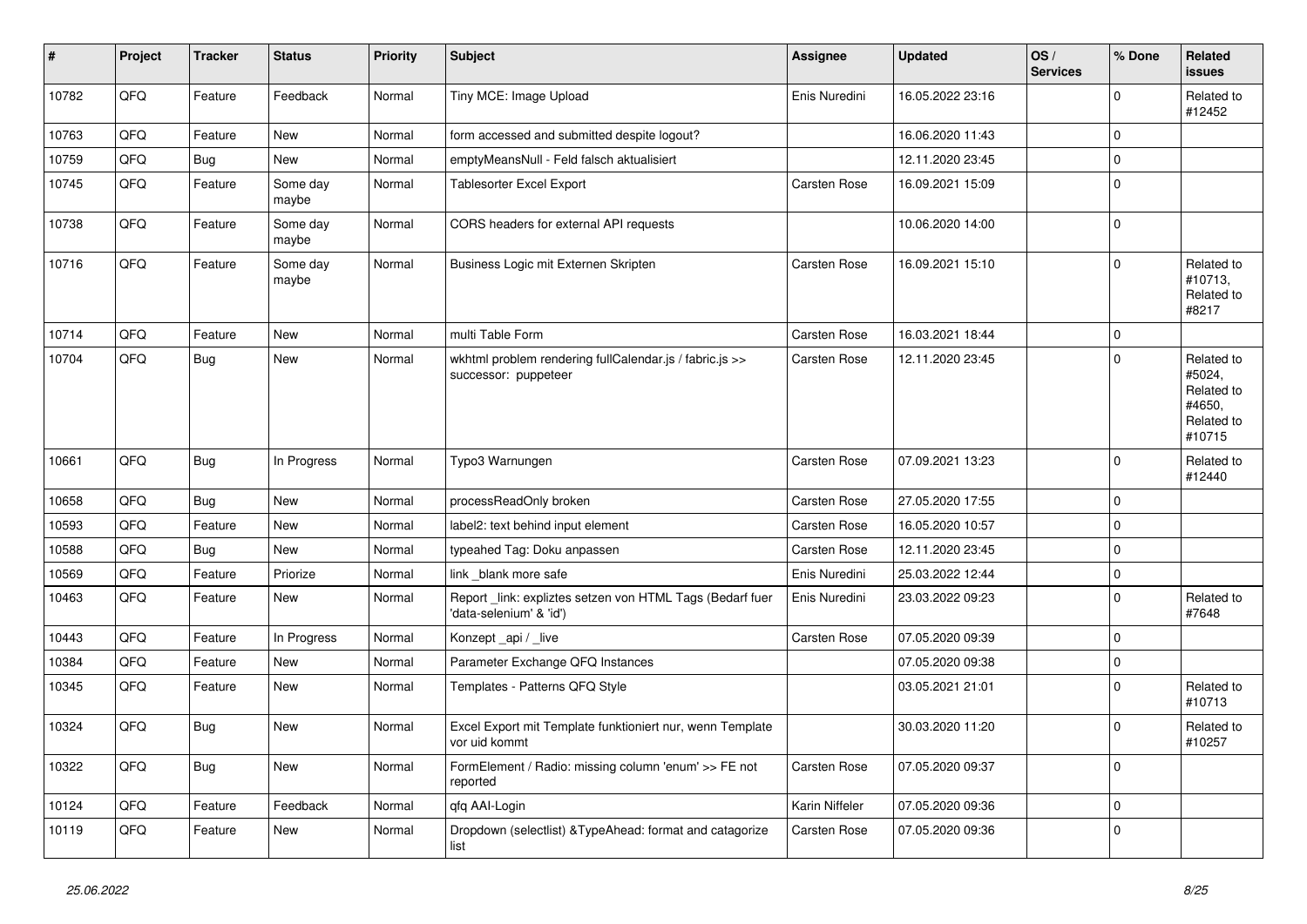| $\sharp$ | Project | <b>Tracker</b> | <b>Status</b>     | <b>Priority</b> | Subject                                                                                                                               | <b>Assignee</b> | <b>Updated</b>   | OS/<br><b>Services</b> | % Done                  | Related<br>issues                                                      |
|----------|---------|----------------|-------------------|-----------------|---------------------------------------------------------------------------------------------------------------------------------------|-----------------|------------------|------------------------|-------------------------|------------------------------------------------------------------------|
| 10116    | QFQ     | Feature        | Some day<br>maybe | Normal          | TypeAhead: Tag - show inside 'input' element                                                                                          | Carsten Rose    | 16.09.2021 15:09 |                        | $\mathbf 0$             |                                                                        |
| 10115    | QFQ     | Feature        | New               | Normal          | TypeAhead: static list                                                                                                                | Carsten Rose    | 26.02.2020 16:42 |                        | 100                     |                                                                        |
| 10095    | QFQ     | Feature        | Some day<br>maybe | Normal          | Generic Gitlab Integration into QFQ                                                                                                   | Carsten Rose    | 16.09.2021 15:10 |                        | $\Omega$                |                                                                        |
| 10082    | QFQ     | <b>Bug</b>     | <b>New</b>        | Normal          | FE.type=SELECT - 'sanatize' Class                                                                                                     | Carsten Rose    | 07.05.2020 09:36 |                        | 0                       | Related to<br>#10081                                                   |
| 10080    | QFQ     | Feature        | New               | Normal          | Popup on 'save' / 'close': configure dialog (answer<br>yes/no/cancle/)                                                                | Carsten Rose    | 28.03.2021 20:52 |                        | $\mathbf 0$             | Is duplicate<br>of #12262                                              |
| 10015    | QFQ     | Feature        | Priorize          | Normal          | Monospace in Textarea                                                                                                                 | Carsten Rose    | 03.02.2020 13:40 |                        | $\mathbf 0$             |                                                                        |
| 10014    | QFQ     | Feature        | New               | Normal          | Manual.rst: describe behaviour and process order of<br>fillStoreVar, slaveId, sqlBefore,                                              | Carsten Rose    | 01.02.2020 22:31 |                        | $\mathbf 0$             |                                                                        |
| 10013    | QFQ     | Feature        | Some day<br>maybe | Normal          | FE.typ=editor: CodeMirror                                                                                                             | Carsten Rose    | 08.06.2022 10:37 |                        | $\Omega$                | Related to<br>#12611,<br>Related to<br>#12490,<br>Related to<br>#7732  |
| 10012    | QFQ     | Feature        | Priorize          | Normal          | redirectAllMailTo: {{beEmail:T}}                                                                                                      | Carsten Rose    | 08.05.2021 09:54 |                        | $\Omega$                | Related to<br>#12412,<br>Related to<br>#12413,<br>Related to<br>#10011 |
| 10011    | QFQ     | Feature        | Priorize          | Normal          | Offer new STORE_TYPO3 Variable 'beUser', 'beEmail'                                                                                    | Carsten Rose    | 08.05.2021 09:51 |                        | $\Omega$                | Related to<br>#10012,<br>Related to<br>#12511                          |
| 10005    | QFQ     | Feature        | Priorize          | Normal          | Report / special column name:  AS _calendar                                                                                           | Carsten Rose    | 03.06.2020 17:28 |                        | $\Omega$                |                                                                        |
| 10003    | QFQ     | Feature        | Priorize          | Normal          | fieldset: stronger visualize group                                                                                                    | Benjamin Baer   | 12.02.2020 08:13 |                        | $\mathbf 0$             |                                                                        |
| 9983     | QFQ     | Feature        | New               | Normal          | Report Notation: new keyword 'range'                                                                                                  | Carsten Rose    | 01.02.2020 15:55 |                        | $\mathbf 0$             |                                                                        |
| 9975     | QFQ     | Bug            | Priorize          | Normal          | Dropdown Menu: 'r:3' broken                                                                                                           | Carsten Rose    | 01.02.2020 10:13 |                        | $\mathbf 0$             |                                                                        |
| 9968     | QFQ     | Feature        | Priorize          | Normal          | Tooltip in Links for Developer                                                                                                        | Carsten Rose    | 01.02.2020 23:17 |                        | $\mathbf 0$             |                                                                        |
| 9958     | QFQ     | <b>Bug</b>     | Priorize          | Normal          | Broken subrecord query: no error message                                                                                              | Carsten Rose    | 05.02.2021 15:15 |                        | $\overline{\mathbf{0}}$ |                                                                        |
| 9947     | QFQ     | <b>Bug</b>     | Priorize          | Normal          | Unwanted error message if missing 'typeAheadSqlPrefetch'                                                                              | Carsten Rose    | 01.02.2020 10:13 |                        | 0                       |                                                                        |
| 9928     | QFQ     | Feature        | Priorize          | Normal          | SpecialColumnName: a) Deprecated: ' AS "_+tag " ', b)<br>New: ' AS "_ <tag1><tag2>"'</tag2></tag1>                                    | Carsten Rose    | 01.02.2020 23:17 |                        | 0                       | Related to<br>#9929                                                    |
| 9927     | QFQ     | Feature        | New               | Normal          | QFQ Update: a) Update nur machen wenn BE User<br>eingeloggt ist., b) Bei Fehler genaue Meldung welcher<br>Updateschritt Probleme hat. | Carsten Rose    | 22.01.2020 12:59 |                        | 0                       |                                                                        |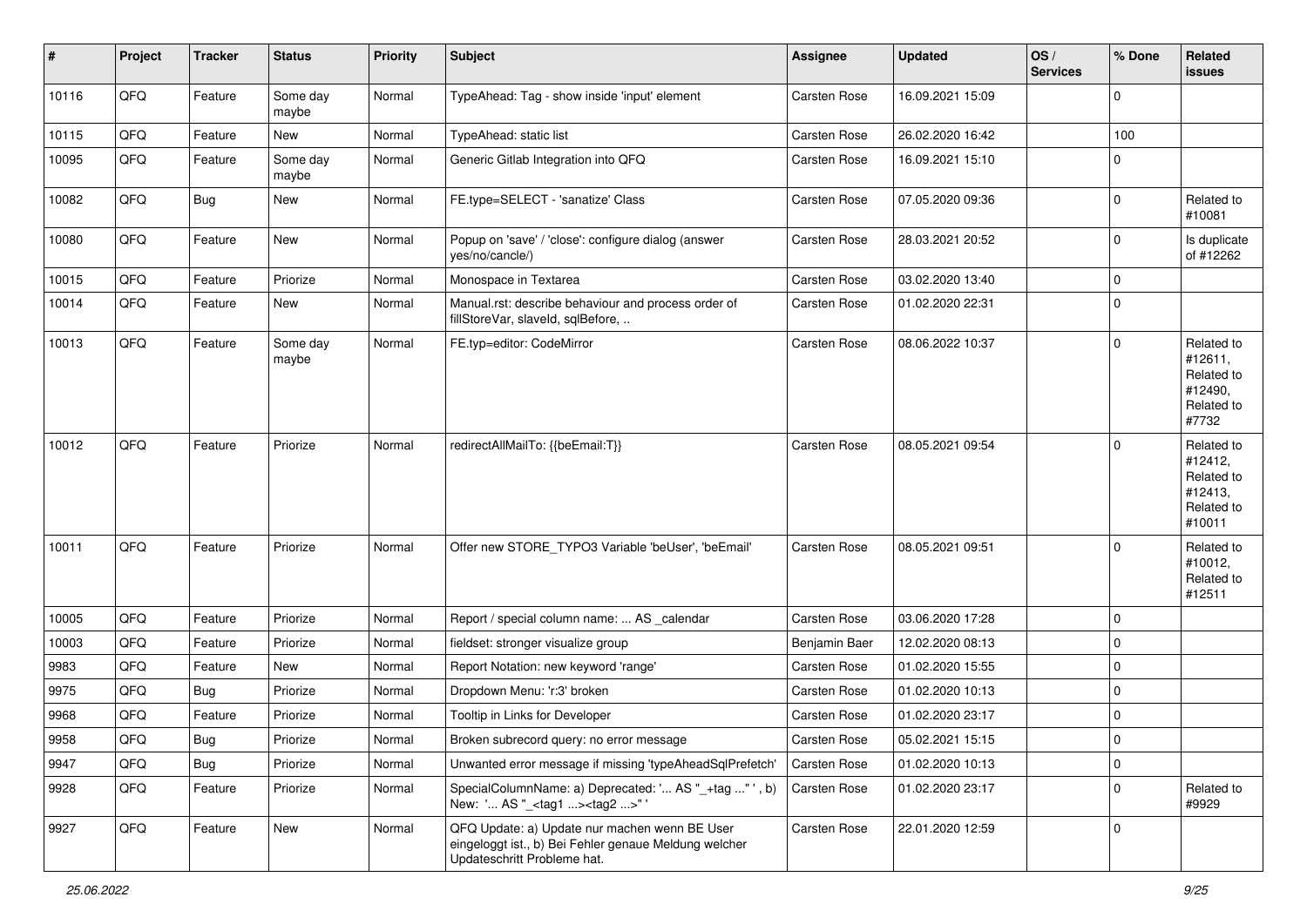| #    | Project | <b>Tracker</b> | <b>Status</b>     | Priority | <b>Subject</b>                                                                                           | <b>Assignee</b>     | Updated          | OS/<br><b>Services</b> | % Done      | Related<br>issues                                                       |
|------|---------|----------------|-------------------|----------|----------------------------------------------------------------------------------------------------------|---------------------|------------------|------------------------|-------------|-------------------------------------------------------------------------|
| 9900 | QFQ     | Feature        | Priorize          | Normal   | Generic API Call: tt-content record >> JSON                                                              | Carsten Rose        | 01.02.2020 10:13 |                        | $\mathbf 0$ |                                                                         |
| 9898 | QFQ     | <b>Bug</b>     | Feedback          | Normal   | Formular trotz Timeout gespeichert                                                                       | Benjamin Baer       | 01.02.2020 15:56 |                        | $\mathbf 0$ |                                                                         |
| 9862 | QFQ     | <b>Bug</b>     | Priorize          | Normal   | Failed writing to sql mail qfq.log should throw an exception                                             | Carsten Rose        | 01.02.2020 10:13 |                        | $\mathbf 0$ |                                                                         |
| 9855 | QFQ     | <b>Bug</b>     | New               | Normal   | <b>Required Check</b>                                                                                    |                     | 01.02.2020 15:56 |                        | $\mathbf 0$ |                                                                         |
| 9853 | QFQ     | Feature        | New               | Normal   | Check das SQL / QFQ / Mail Logfile geschrieben wird                                                      |                     | 09.01.2020 11:15 |                        | $\mathbf 0$ |                                                                         |
| 9834 | QFQ     | <b>Bug</b>     | Priorize          | Normal   | Input elements with tag 'disabled' are missing on<br>form-submit: server option 'processReadOnly' broken | Carsten Rose        | 07.12.2021 16:43 |                        | $\mathbf 0$ | Related to<br>#9691,<br>Related to<br>#5305, Has<br>duplicate<br>#12331 |
| 9811 | QFQ     | Feature        | <b>New</b>        | Normal   | Report: tag every n'th row                                                                               | Carsten Rose        | 01.02.2020 23:22 |                        | $\mathbf 0$ |                                                                         |
| 9783 | QFQ     | Bug            | New               | Normal   | Email with special characters                                                                            | Carsten Rose        | 01.02.2020 23:22 |                        | $\mathbf 0$ |                                                                         |
| 9781 | QFQ     | Feature        | New               | Normal   | Button: CSS class to make buttons smaller                                                                | Carsten Rose        | 01.02.2020 23:22 |                        | $\mathbf 0$ |                                                                         |
| 9777 | QFQ     | Feature        | New               | Normal   | Logging QFQ Variables                                                                                    | Carsten Rose        | 16.12.2019 17:17 |                        | $\mathbf 0$ |                                                                         |
| 9773 | QFG     | <b>Bug</b>     | New               | Normal   | form.parameter.formModeGlobal=requiredOff                                                                | Carsten Rose        | 01.02.2020 15:56 |                        | $\mathbf 0$ |                                                                         |
| 9707 | QFQ     | Feature        | New               | Normal   | SIP security: encode pageld and check pageld on decode                                                   | Carsten Rose        | 01.02.2020 23:22 |                        | $\mathbf 0$ |                                                                         |
| 9706 | QFQ     | Feature        | New               | Normal   | Multi File Upload (hidden template group)                                                                | Carsten Rose        | 01.02.2020 23:22 |                        | $\mathbf 0$ | Related to<br>#7521,<br>Related to<br>#5562,<br>Related to<br>#13330    |
| 9704 | QFQ     | Feature        | Some day<br>maybe | Normal   | Thumbnails Generieren beim Splitten von PDF Files                                                        | <b>Carsten Rose</b> | 11.12.2019 16:01 |                        | $\mathbf 0$ |                                                                         |
| 9691 | QFQ     | <b>Bug</b>     | In Progress       | Normal   | Checkbox: dynamic update > readonly                                                                      | Carsten Rose        | 01.02.2020 23:22 |                        | 50          | Related to<br>#9834                                                     |
| 9669 | QFQ     | Bug            | Some day<br>maybe | Normal   | Checkbox / Template Group: radio/checkbox visible broken<br>after 'add'                                  | Carsten Rose        | 16.06.2021 13:47 |                        | $\mathbf 0$ | Related to<br>#8091                                                     |
| 9668 | QFQ     | Feature        | Priorize          | Normal   | Form.mode: rename 'hidden' to 'hide'                                                                     | Carsten Rose        | 05.05.2021 22:14 |                        | $\mathbf 0$ | Related to<br>#6437                                                     |
| 9602 | QFQ     | Feature        | New               | Normal   | Form definition as JSON                                                                                  | Carsten Rose        | 01.02.2020 23:21 |                        | $\mathbf 0$ | Related to<br> #9600                                                    |
| 9579 | QFQ     | Feature        | Some day<br>maybe | Normal   | Multiform with Process Row                                                                               | Carsten Rose        | 11.12.2019 16:01 |                        | $\mathbf 0$ |                                                                         |
| 9537 | QFQ     | Feature        | New               | Normal   | FormEditor: Edit fieldset in FrontEnd                                                                    | Carsten Rose        | 01.02.2020 23:22 |                        | $\mathbf 0$ |                                                                         |
| 9535 | QFQ     | <b>Bug</b>     | Feedback          | Normal   | Report:  AS ' vertical' - column to wide - vertical >> rot45,<br>rot <sub>90</sub>                       | Benjamin Baer       | 01.02.2020 15:56 |                        | 0           |                                                                         |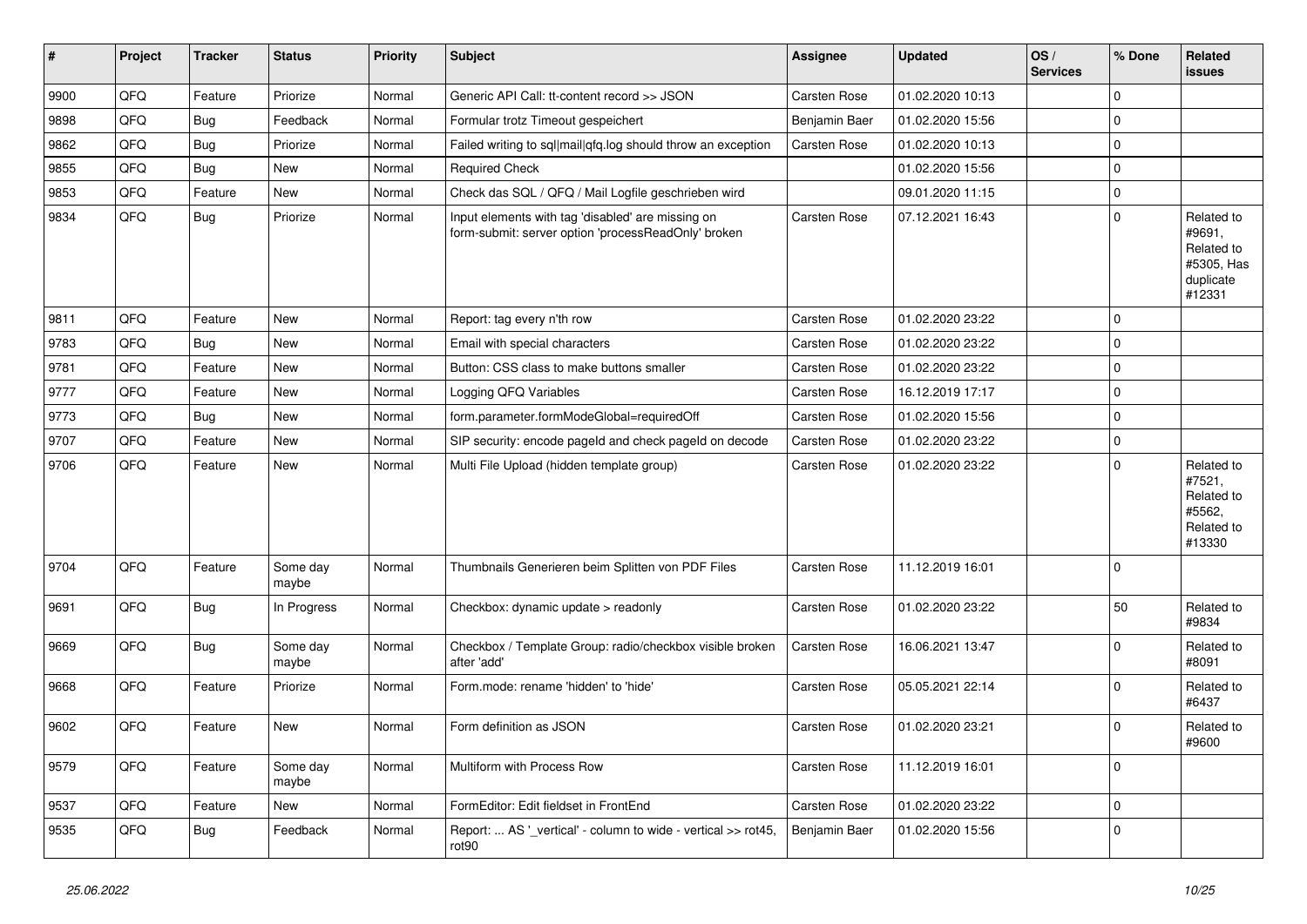| #    | <b>Project</b> | <b>Tracker</b> | <b>Status</b>     | <b>Priority</b> | <b>Subject</b>                                                                  | Assignee            | <b>Updated</b>   | OS/<br><b>Services</b> | % Done         | Related<br><b>issues</b> |
|------|----------------|----------------|-------------------|-----------------|---------------------------------------------------------------------------------|---------------------|------------------|------------------------|----------------|--------------------------|
| 9533 | QFQ            | Bug            | <b>New</b>        | Normal          | FE.type=upload: Check in 'beforeSave' if upload is given                        | <b>Carsten Rose</b> | 01.02.2020 23:22 |                        | $\Omega$       | Related to<br>#11523     |
| 9394 | QFQ            | Feature        | Priorize          | Normal          | REST: allow for non numerical ids in get requests                               | Carsten Rose        | 05.05.2021 22:10 |                        | $\Omega$       |                          |
| 9352 | QFQ            | Feature        | New               | Normal          | FE 'Native' fire slaveld, sqlAfter, sqllns                                      | <b>Carsten Rose</b> | 01.02.2020 23:22 |                        | $\mathbf 0$    |                          |
| 9348 | QFQ            | Feature        | New               | Normal          | defaultThumbnailSize: pre render thumbnails                                     | <b>Carsten Rose</b> | 12.06.2021 09:05 |                        | $\Omega$       |                          |
| 9346 | QFQ            | Feature        | Priorize          | Normal          | beforeSave: check if an upload is given                                         | <b>Carsten Rose</b> | 11.06.2021 21:18 |                        | $\mathbf 0$    |                          |
| 9317 | QFQ            | <b>Bug</b>     | New               | Normal          | FE.type=note: with dynamic show/hidden an empty label<br>causes trouble         | <b>Carsten Rose</b> | 01.02.2020 23:22 |                        | $\overline{0}$ |                          |
| 9281 | QFQ            | <b>Bug</b>     | Some day<br>maybe | Normal          | Allow STRICT_TRANS_TABLES                                                       | Carsten Rose        | 02.01.2021 18:43 |                        | $\Omega$       |                          |
| 9275 | QFQ            | Bug            | New               | Normal          | autcron: t3 page, which takes to long to respond, is not<br>reported properly   | <b>Carsten Rose</b> | 01.02.2020 23:22 |                        | 100            |                          |
| 9221 | QFQ            | Feature        | New               | Normal          | typeAhead: Zeichenlimite ausschalten                                            | <b>Carsten Rose</b> | 08.05.2021 17:06 |                        | $\Omega$       |                          |
| 9208 | QFQ            | Feature        | New               | Normal          | Manage 'recent' records                                                         | Carsten Rose        | 01.02.2020 23:22 |                        | $\Omega$       |                          |
| 9177 | QFQ            | Bug            | New               | Normal          | Bug? QFQ tries to save an action FE, which has real<br>existing column name     | <b>Carsten Rose</b> | 01.02.2020 23:22 |                        | $\overline{0}$ |                          |
| 9136 | QFQ            | Feature        | New               | Normal          | Create ZIP files with dynamic PDFs                                              | Carsten Rose        | 01.02.2020 23:22 |                        | $\Omega$       |                          |
| 9135 | QFQ            | Feature        | Priorize          | Normal          | Progress Bar generic / replace old hourglass download<br>popup                  | Benjamin Baer       | 03.01.2022 07:43 |                        | $\overline{0}$ |                          |
| 9130 | QFQ            | Feature        | Some day<br>maybe | Normal          | tablesorter: Automatic Row numbering / Zeilenummer                              | Benjamin Baer       | 01.02.2020 23:22 |                        | $\Omega$       |                          |
| 9129 | QFQ            | Feature        | New               | Normal          | sqlValidate: Message as notification, not as error                              | <b>Carsten Rose</b> | 01.02.2020 23:22 |                        | $\Omega$       | Related to<br>#9128      |
| 9128 | QFQ            | Feature        | New               | Normal          | Error Message: not replaced variables- a) replace back to<br>'{{', b) underline | <b>Carsten Rose</b> | 01.02.2020 23:22 |                        | $\Omega$       | Related to<br>#9129      |
| 9127 | QFQ            | Bug            | New               | Normal          | Error Message: change 'roll over' color - text not readable                     | <b>Carsten Rose</b> | 01.02.2020 23:22 |                        | $\Omega$       |                          |
| 9126 | QFQ            | Bug            | Some day<br>maybe | Normal          | hidden Form elements are present in page source                                 |                     | 02.01.2021 18:41 |                        | $\Omega$       |                          |
| 9077 | QFQ            | Bug            | New               | Normal          | typeAheadSql: report broken SQL                                                 | Carsten Rose        | 01.02.2020 23:22 |                        | $\mathbf 0$    |                          |
| 9024 | QFQ            | Bug            | Some day<br>maybe | Normal          | <b>QFQ Einarbeitung</b>                                                         |                     | 01.02.2020 15:56 |                        | $\Omega$       |                          |
| 9020 | QFQ            | <b>Bug</b>     | Some day<br>maybe | Normal          | radio mit buttonClass und dynamicUpdate lassen sich nicht<br>kombinieren        |                     | 11.12.2019 16:01 |                        | $\Omega$       |                          |
| 9013 | QFQ            | <b>Bug</b>     | New               | Normal          | Error in Twig template not handled                                              | <b>Carsten Rose</b> | 20.10.2021 13:43 |                        | $\overline{0}$ |                          |
| 8975 | QFQ            | Feature        | New               | Normal          | Report Notation: 2.0                                                            | Carsten Rose        | 01.02.2020 23:22 |                        | $\Omega$       | Related to<br>#8963      |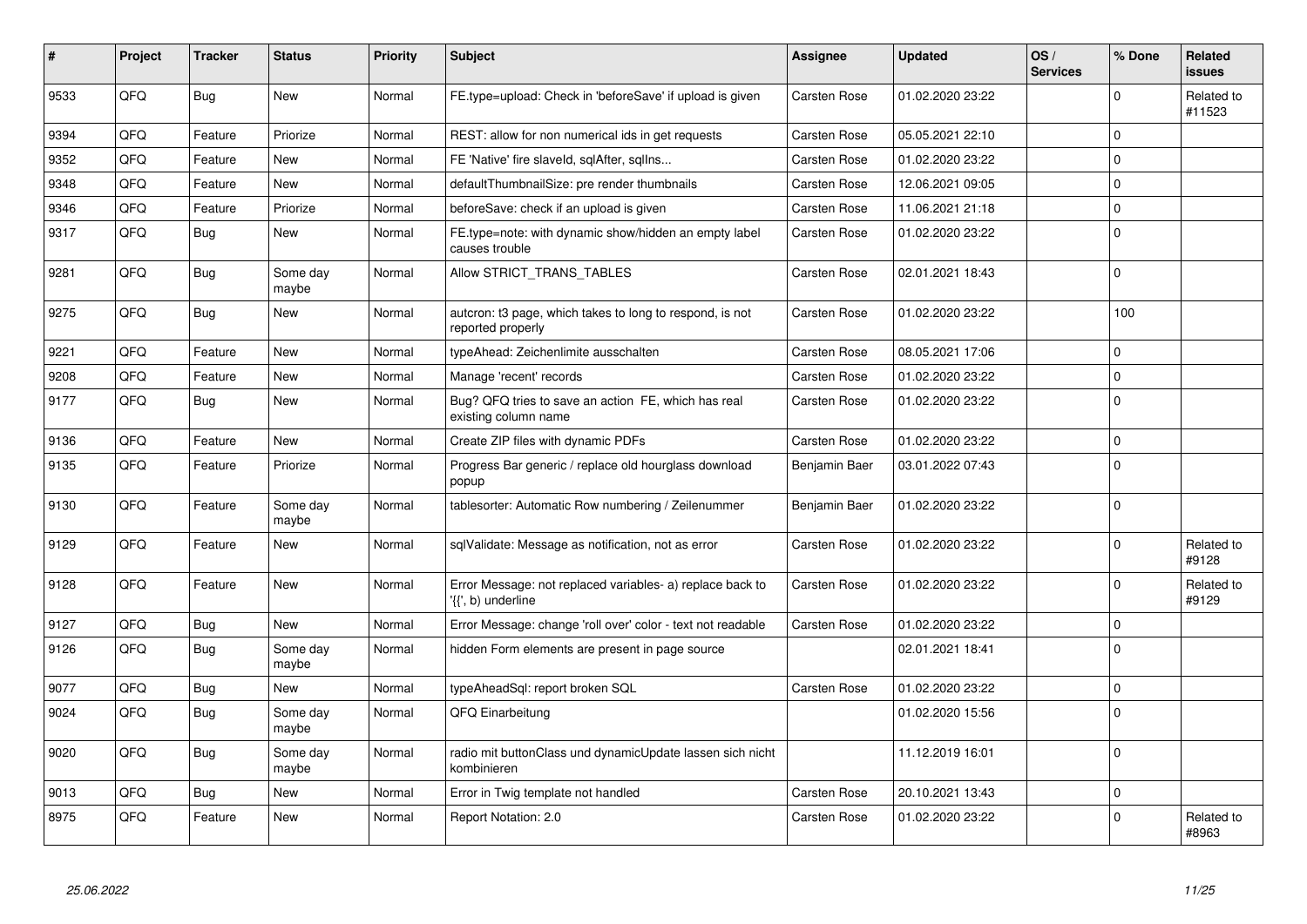| $\sharp$ | Project | <b>Tracker</b> | <b>Status</b>     | <b>Priority</b> | <b>Subject</b>                                                                                         | <b>Assignee</b>     | <b>Updated</b>   | OS/<br><b>Services</b> | % Done      | Related<br><b>issues</b> |
|----------|---------|----------------|-------------------|-----------------|--------------------------------------------------------------------------------------------------------|---------------------|------------------|------------------------|-------------|--------------------------|
| 8963     | QFQ     | Feature        | Priorize          | Normal          | Setting values in a store: flexible way                                                                | <b>Carsten Rose</b> | 05.05.2021 22:10 |                        | $\Omega$    | Related to<br>#8975      |
| 8894     | QFQ     | Feature        | Some day<br>maybe | Normal          | Documentation Tags Usable in QFQ Application                                                           | Carsten Rose        | 11.12.2019 16:01 |                        | l 0         |                          |
| 8892     | QFQ     | Feature        | Some day<br>maybe | Normal          | Display and Edit SQL Comments in Form Editor                                                           | Carsten Rose        | 11.12.2019 16:01 |                        | $\Omega$    |                          |
| 8806     | QFQ     | Feature        | <b>New</b>        | Normal          | SQL Function nl2br                                                                                     | Carsten Rose        | 01.02.2020 23:22 |                        | $\mathbf 0$ |                          |
| 8719     | QFQ     | Feature        | <b>New</b>        | Normal          | extraButtonLock: add support for 0/1                                                                   | Carsten Rose        | 01.02.2020 23:22 |                        | $\mathbf 0$ |                          |
| 8702     | QFQ     | Feature        | New               | Normal          | Load Record which is locked: missing user info                                                         | Carsten Rose        | 11.12.2019 16:16 |                        | $\mathbf 0$ | Related to<br>#9789      |
| 8586     | QFQ     | Feature        | Some day<br>maybe | Normal          | QFQ: Enhance Error message for 'record not found'                                                      | Carsten Rose        | 16.09.2021 15:10 |                        | $\mathbf 0$ |                          |
| 8585     | QFQ     | Feature        | Priorize          | Normal          | Enhance Error message for 'unknown form'                                                               | Carsten Rose        | 01.02.2020 10:13 |                        | $\mathbf 0$ |                          |
| 8584     | QFQ     | Feature        | Priorize          | Normal          | FE 'Action' - never assign to Container (except Template<br>Group)                                     | Carsten Rose        | 01.02.2020 10:13 |                        | $\Omega$    |                          |
| 8522     | QFQ     | Feature        | Some day<br>maybe | Normal          | build QFQ - npm warnings                                                                               | Benjamin Baer       | 01.02.2020 23:19 |                        | 50          |                          |
| 8520     | QFQ     | Feature        | Some day<br>maybe | Normal          | Bring QFQ to Composer                                                                                  | Carsten Rose        | 16.09.2021 15:10 |                        | l 0         |                          |
| 8336     | QFQ     | Feature        | New               | Normal          | Form > modified > Close New: a) Optional disable popup, b)<br>custom text, c) mode on save: close stay | Carsten Rose        | 01.02.2020 23:22 |                        | $\mathbf 0$ | Related to<br>#8335      |
| 8316     | QFQ     | <b>Bug</b>     | Feedback          | Normal          | Documentation/Behaviour for Nested Queries and<br>Record-Store confusing                               | Nicola Chiapolini   | 20.11.2019 09:14 |                        | $\mathbf 0$ |                          |
| 8277     | QFQ     | Feature        | Priorize          | Normal          | fe.parameter.default=                                                                                  | Carsten Rose        | 01.02.2020 23:17 |                        | $\Omega$    | Related to<br>#8113      |
| 8217     | QFQ     | Feature        | <b>New</b>        | Normal          | if-elseif-else construct                                                                               | <b>Carsten Rose</b> | 16.03.2021 18:41 |                        | $\Omega$    | Related to<br>#10716     |
| 8187     | QFQ     | Feature        | <b>New</b>        | Normal          | Subrecord: enable/hide new button - make new/edit/delete<br>customizeable.                             | Carsten Rose        | 06.03.2021 18:44 |                        | $\Omega$    | Related to<br>#11326     |
| 8106     | QFQ     | <b>Bug</b>     | Some day<br>maybe | Normal          | Dynamic Update: Feld kann nicht auf empty zurückgesetzt<br>werden                                      | Carsten Rose        | 11.12.2019 16:01 |                        | $\Omega$    |                          |
| 8101     | QFQ     | Feature        | Some day<br>maybe | Normal          | Password hash: support further hashing methods                                                         | Carsten Rose        | 16.09.2021 15:10 |                        | l 0         |                          |
| 8089     | QFQ     | Feature        | New               | Normal          | Copy/Paste for FormElements                                                                            | Carsten Rose        | 01.02.2020 23:22 |                        | $\mathbf 0$ |                          |
| 8056     | QFQ     | Feature        | Some day<br>maybe | Normal          | Termin Organisation (Reservation)                                                                      |                     | 01.02.2020 23:19 |                        | 0           | Related to<br>#8658      |
| 8049     | QFQ     | <b>Bug</b>     | New               | Normal          | FE.type=note, column 'value': text moves some pixel to top<br>after save                               | Carsten Rose        | 01.02.2020 23:22 |                        | $\mathbf 0$ |                          |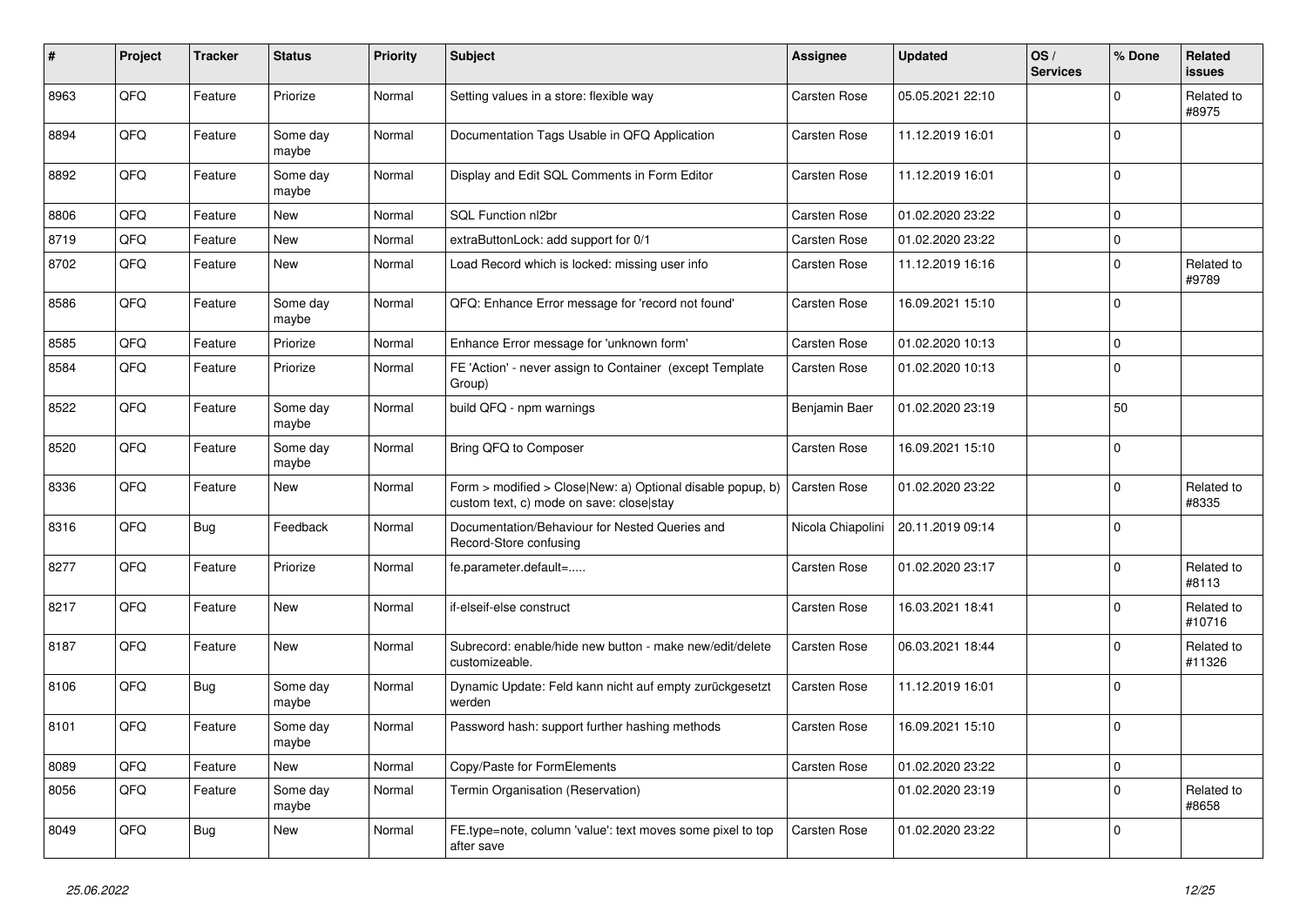| #    | Project | <b>Tracker</b> | <b>Status</b>     | <b>Priority</b> | Subject                                                                                               | <b>Assignee</b> | <b>Updated</b>   | OS/<br><b>Services</b> | % Done      | Related<br>issues                                                      |
|------|---------|----------------|-------------------|-----------------|-------------------------------------------------------------------------------------------------------|-----------------|------------------|------------------------|-------------|------------------------------------------------------------------------|
| 8044 | QFQ     | Feature        | Priorize          | Normal          | Transaction: a) Form, b) Report                                                                       | Carsten Rose    | 05.05.2021 22:14 |                        | $\Omega$    | Related to<br>#8043                                                    |
| 8037 | QFQ     | Bug            | Priorize          | Normal          | FE.type=upload (advanced mode): {{slaveId:V}} missing<br>during dynamic update                        | Carsten Rose    | 01.02.2020 10:13 |                        | $\mathbf 0$ |                                                                        |
| 8034 | QFQ     | Feature        | Priorize          | Normal          | FormElement 'data': 22.22.2222 should not be accepted                                                 | Carsten Rose    | 01.02.2020 10:13 |                        | $\Omega$    |                                                                        |
| 7965 | QFQ     | Feature        | Priorize          | Normal          | Input type 'text' with visual format - currency                                                       | Benjamin Baer   | 03.01.2022 07:45 |                        | $\Omega$    |                                                                        |
| 7924 | QFQ     | Feature        | New               | Normal          | Radio/Checkbox with Tooltip                                                                           | Carsten Rose    | 01.02.2020 23:22 |                        | 0           |                                                                        |
| 7921 | QFQ     | Feature        | Some day<br>maybe | Normal          | Rest API Export: URL kuerzer machen                                                                   |                 | 01.02.2020 23:19 |                        | $\mathbf 0$ |                                                                        |
| 7920 | QFQ     | Feature        | <b>New</b>        | Normal          | FE: Syntax Highlight, Zeinlenumbruch                                                                  | Carsten Rose    | 01.02.2020 10:03 |                        | 0           |                                                                        |
| 7890 | QFQ     | Bug            | New               | Normal          | FormElement 'required': extraButtonInfo not aligned                                                   | Carsten Rose    | 11.06.2021 21:17 |                        | $\mathbf 0$ | Related to<br>#11517                                                   |
| 7812 | QFQ     | Feature        | <b>New</b>        | Normal          | FE 'Subrecord' - new option 'subrecordShowFilter',<br>'subrecordPaging'                               | Carsten Rose    | 01.02.2020 23:22 |                        | $\Omega$    |                                                                        |
| 7795 | QFQ     | Bug            | <b>New</b>        | Normal          | Readonly Form: Typeahead-Felder                                                                       | Carsten Rose    | 01.02.2020 23:22 |                        | $\mathbf 0$ |                                                                        |
| 7732 | QFQ     | Feature        | Some day<br>maybe | Normal          | Javascript: Lazy Loading der add on libs                                                              | Benjamin Baer   | 08.06.2022 10:38 |                        | $\mathbf 0$ | Related to<br>#12611,<br>Related to<br>#12490,<br>Related to<br>#10013 |
| 7730 | QFQ     | Feature        | Priorize          | Normal          | SELECT Box: title in between                                                                          | Benjamin Baer   | 01.02.2020 23:22 |                        | $\mathbf 0$ |                                                                        |
| 7685 | QFQ     | Bug            | <b>New</b>        | Normal          | Open FormElement from QFQ error message and save<br>modified record: error about missing {{formId:F}} | Carsten Rose    | 01.02.2020 23:22 |                        | $\Omega$    |                                                                        |
| 7683 | QFQ     | Feature        | New               | Normal          | Special column names in '{{ SELECT  AS _link }}' should<br>be detected                                | Carsten Rose    | 01.02.2020 23:21 |                        | 0           |                                                                        |
| 7681 | QFQ     | Feature        | <b>New</b>        | Normal          | Optional switch off 'check for modified record'                                                       | Carsten Rose    | 01.02.2020 23:21 |                        | $\mathbf 0$ |                                                                        |
| 7660 | QFQ     | Feature        | New               | Normal          | IMAP: import mails to DB, move / delete mails                                                         | Carsten Rose    | 01.02.2020 09:52 |                        | $\mathbf 0$ |                                                                        |
| 7656 | QFQ     | Bug            | Priorize          | Normal          | FE with required, 'pattern' and 'extraButtonLock': always<br>complain about missing value             | Carsten Rose    | 01.02.2020 10:13 |                        | $\mathbf 0$ |                                                                        |
| 7630 | QFQ     | Feature        | Priorize          | Normal          | detailed error message for simple upload                                                              | Carsten Rose    | 01.02.2020 10:13 |                        | 0           |                                                                        |
| 7616 | QFQ     | Bug            | Priorize          | Normal          | Selectlist with Enum & Dynamic Update                                                                 | Carsten Rose    | 01.02.2020 10:13 |                        | $\Omega$    |                                                                        |
| 7574 | QFQ     | <b>Bug</b>     | New               | Normal          | Substitute error: form element not reported / dont parse<br>Form.note                                 | Carsten Rose    | 01.02.2020 23:21 |                        | $\mathbf 0$ |                                                                        |
| 7547 | QFQ     | <b>Bug</b>     | <b>New</b>        | Normal          | Error Message in afterSave: wrong parameter column<br>reported                                        | Carsten Rose    | 01.02.2020 23:22 |                        | 0           |                                                                        |
| 7524 | QFQ     | Bug            | New               | Normal          | QFQ throws a 'General Error' if 'fileadmin/protected/log/' is<br>not writeable                        | Carsten Rose    | 01.02.2020 23:22 |                        | 0           |                                                                        |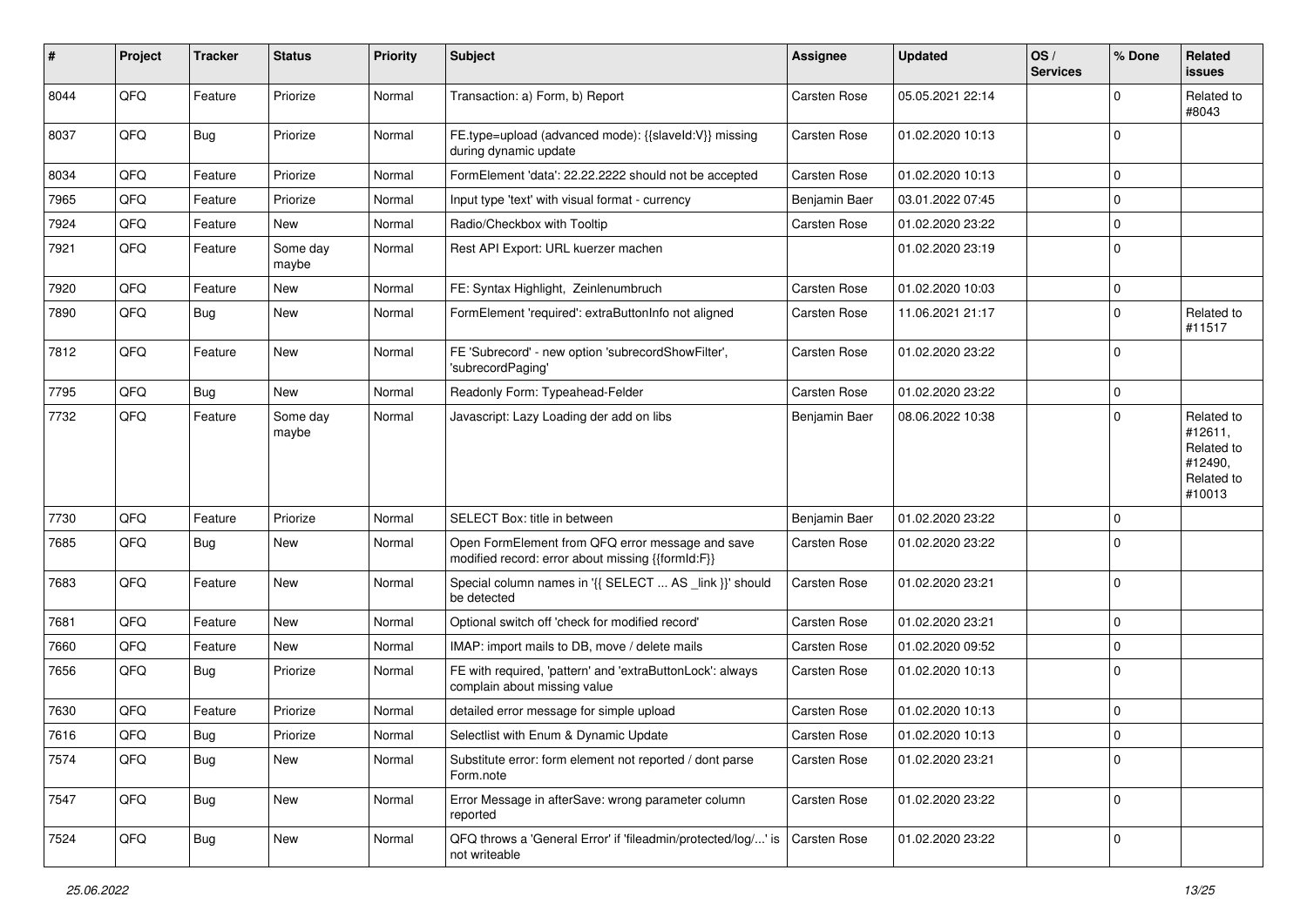| #    | Project | <b>Tracker</b> | <b>Status</b>     | <b>Priority</b> | Subject                                                                              | Assignee            | <b>Updated</b>   | OS/<br><b>Services</b> | % Done      | Related<br>issues    |
|------|---------|----------------|-------------------|-----------------|--------------------------------------------------------------------------------------|---------------------|------------------|------------------------|-------------|----------------------|
| 7522 | QFQ     | Feature        | Priorize          | Normal          | Inserting default index.html to folder (Avoid Apache<br>Indexing)                    | Carsten Rose        | 01.02.2020 10:13 |                        | $\Omega$    |                      |
| 7521 | QFQ     | Feature        | New               | Normal          | TemplateGroup: fe.type=upload                                                        | Carsten Rose        | 01.02.2020 23:21 |                        | $\Omega$    | Related to<br>#9706  |
| 7520 | QFQ     | Feature        | New               | Normal          | QR Code:  AS _qr ( AS _link)                                                         | Carsten Rose        | 01.02.2020 23:22 |                        | 0           |                      |
| 7519 | QFQ     | Feature        | <b>New</b>        | Normal          | Select: Multi                                                                        | Carsten Rose        | 01.02.2020 23:22 |                        | $\Omega$    |                      |
| 7513 | QFQ     | Bug            | <b>New</b>        | Normal          | Radios not correct aligned                                                           | Carsten Rose        | 01.02.2020 23:22 |                        | $\mathbf 0$ |                      |
| 7512 | QFQ     | Bug            | <b>New</b>        | Normal          | FE: inputType=number >> 'pattern' is not respected                                   | Carsten Rose        | 01.02.2020 23:22 |                        | $\Omega$    |                      |
| 7481 | QFQ     | Feature        | <b>New</b>        | Normal          | Detect 'BaseUrl' automatically                                                       | Carsten Rose        | 01.02.2020 23:21 |                        | 0           |                      |
| 7480 | QFQ     | Feature        | New               | Normal          | Record History (Undo / Redo)                                                         | Carsten Rose        | 11.12.2019 16:16 |                        | $\Omega$    | Related to<br>#2361  |
| 7453 | QFQ     | Feature        | Some day<br>maybe | Normal          | import / export forms QFQ                                                            | Carsten Rose        | 16.09.2021 15:10 |                        | $\mathbf 0$ |                      |
| 7452 | QFQ     | Feature        | Some day<br>maybe | Normal          | automate deployment new QFQ version                                                  | Carsten Rose        | 16.09.2021 15:10 |                        | $\mathbf 0$ |                      |
| 7402 | QFQ     | <b>Bug</b>     | Some day<br>maybe | Normal          | thumbnail cache: outdated picture when permission denied<br>and permission resolved. |                     | 01.02.2020 23:20 |                        | 0           |                      |
| 7342 | QFQ     | Feature        | New               | Normal          | add content $=$ hide this                                                            | Carsten Rose        | 01.02.2020 23:21 |                        | $\mathbf 0$ |                      |
| 7336 | QFQ     | Feature        | Some day<br>maybe | Normal          | PDF Upload: disallow PDFs with specific Meta information                             | Carsten Rose        | 11.12.2019 16:01 |                        | $\Omega$    |                      |
| 7290 | QFQ     | Feature        | Priorize          | Normal          | FormEditor: title as textarea if LEN(title)>60                                       | Carsten Rose        | 01.02.2020 10:13 |                        | 0           | Blocked by<br>#7682  |
| 7281 | QFQ     | Bug            | Some day<br>maybe | Normal          | Subrecords: on large screen separator line too short                                 |                     | 01.02.2020 23:19 |                        | $\mathbf 0$ |                      |
| 7280 | QFQ     | Feature        | New               | Normal          | recently used table                                                                  | Carsten Rose        | 01.02.2020 23:21 |                        | $\mathbf 0$ |                      |
| 7278 | QFQ     | Feature        | Some day<br>maybe | Normal          | Form: Wert vordefinieren der immer gesetzt wird                                      |                     | 02.05.2021 09:27 |                        | $\Omega$    |                      |
| 7261 | QFQ     | Bug            | New               | Normal          | Report pathFilename for user without path, only the filename                         | <b>Carsten Rose</b> | 01.02.2020 23:21 |                        | $\mathbf 0$ |                      |
| 7239 | QFQ     | Feature        | New               | Normal          | TinyMCE: html tag whitelist                                                          | Carsten Rose        | 01.02.2020 23:21 |                        | 0           | Related to<br>#14320 |
| 7229 | QFQ     | Feature        | Some day<br>maybe | Normal          | New FormElement.type: Button                                                         |                     | 01.02.2021 12:32 |                        | $\Omega$    |                      |
| 7219 | QFQ     | <b>Bug</b>     | New               | Normal          | typeSheadSql / typeAheadSqlPrefetch: change to curly<br>braces                       | Carsten Rose        | 01.02.2020 23:21 |                        | $\mathbf 0$ |                      |
| 7217 | QFQ     | Feature        | Priorize          | Normal          | Download: notice User if `_sip=?` is missing                                         | Carsten Rose        | 01.02.2020 10:13 |                        | $\mathbf 0$ |                      |
| 7175 | QFQ     | Feature        | New               | Normal          | Upload: md5 hash as filename                                                         | Carsten Rose        | 01.02.2020 23:21 |                        | $\mathbf 0$ |                      |
| 7119 | QFG     | Feature        | New               | Normal          | Upload: scaleDownWidth, scaleDownHeight                                              | Carsten Rose        | 01.02.2020 23:21 |                        | 0           |                      |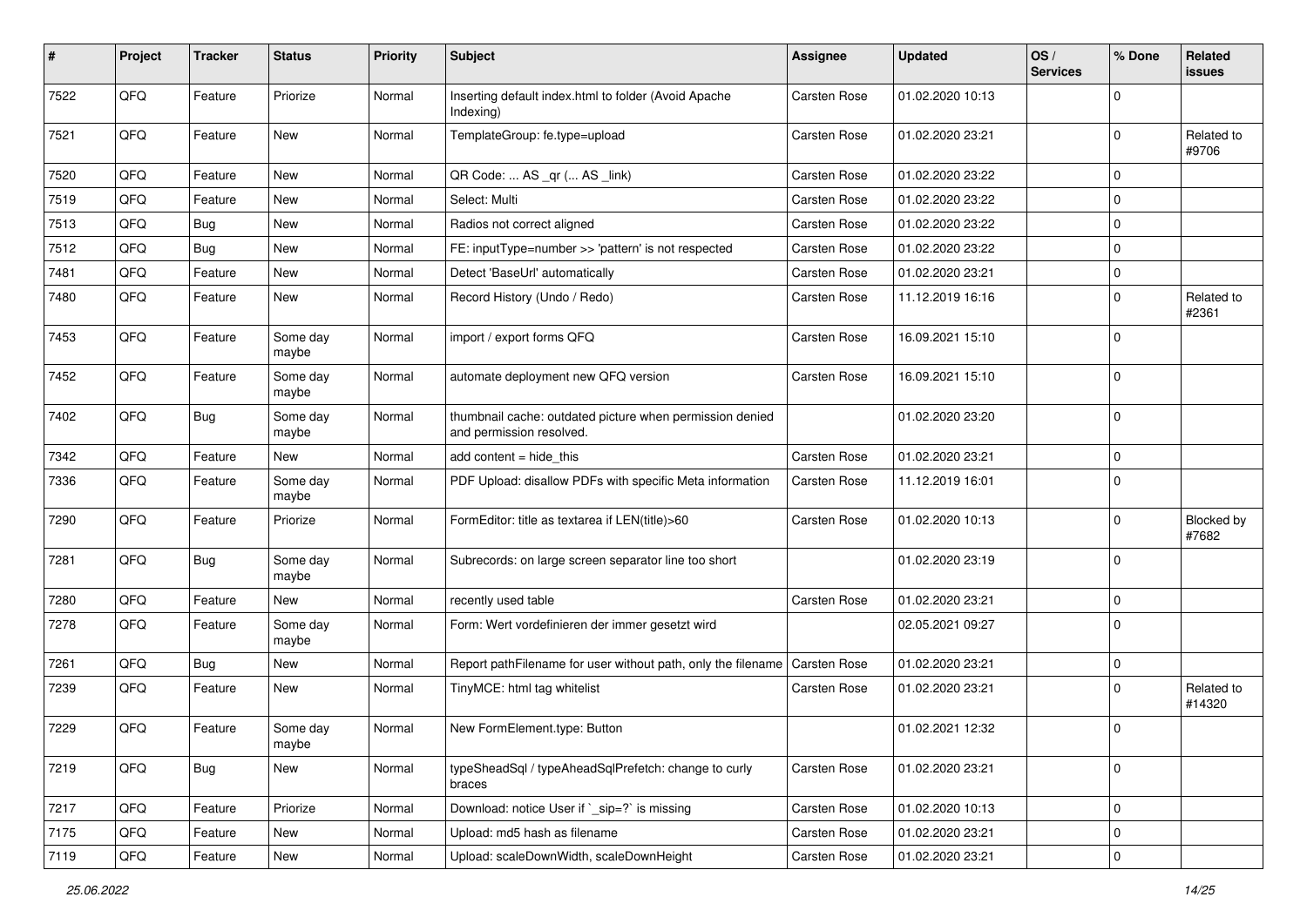| #    | Project | <b>Tracker</b> | <b>Status</b>     | <b>Priority</b> | Subject                                                                                                                    | Assignee            | <b>Updated</b>   | OS/<br><b>Services</b> | % Done       | Related<br>issues         |
|------|---------|----------------|-------------------|-----------------|----------------------------------------------------------------------------------------------------------------------------|---------------------|------------------|------------------------|--------------|---------------------------|
| 7109 | QFQ     | Feature        | <b>New</b>        | Normal          | Dynamic Updates: row/element hide                                                                                          | Carsten Rose        | 01.02.2020 23:22 |                        | <sup>0</sup> | Has<br>duplicate<br>#4081 |
| 7108 | QFQ     | Feature        | Some day<br>maybe | Normal          | QFQ Wrap Elements                                                                                                          |                     | 11.12.2019 16:01 |                        | $\Omega$     |                           |
| 7107 | QFQ     | Feature        | Some day<br>maybe | Normal          | Showcase Registration Tool: Anmeldung / Administration :<br>Liste Anmeldungen / Emaileinaldung                             | Carsten Rose        | 11.12.2019 16:01 |                        | $\Omega$     |                           |
| 7106 | QFQ     | Feature        | Some day<br>maybe | Normal          | Beispiel Nummerierung von Rows in Report                                                                                   |                     | 11.12.2019 16:01 |                        | $\Omega$     |                           |
| 7105 | QFQ     | Feature        | Some day<br>maybe | Normal          | Beispiel wie man in einer zweiten Tabelle speichert.                                                                       |                     | 11.12.2019 16:01 |                        | $\Omega$     |                           |
| 7104 | QFQ     | Feature        | Some day<br>maybe | Normal          | Manual: hint about escaping if '\r' appears in mail body                                                                   |                     | 11.12.2019 16:01 |                        | $\Omega$     |                           |
| 7102 | QFQ     | Feature        | New               | Normal          | Comment sign in report: '#' and '--'                                                                                       | Carsten Rose        | 01.02.2020 23:21 |                        | $\mathbf 0$  |                           |
| 7101 | QFQ     | Bug            | Some day<br>maybe | Normal          | 'form' in SIP and 'report' - breaks                                                                                        |                     | 01.02.2020 23:20 |                        | $\Omega$     |                           |
| 7100 | QFQ     | Feature        | Some day<br>maybe | Normal          | Download: log access, max downloads, time limit                                                                            |                     | 01.02.2020 23:19 |                        | $\Omega$     |                           |
| 7099 | QFQ     | Feature        | <b>New</b>        | Normal          | Redesign FormEditor                                                                                                        | Carsten Rose        | 01.02.2020 23:21 |                        | $\Omega$     |                           |
| 7014 | QFQ     | <b>Bug</b>     | <b>New</b>        | Normal          | Sending invalid emails succeeds when<br>debug.redirectAllMailTo is set                                                     | Carsten Rose        | 01.02.2020 23:21 |                        | $\Omega$     |                           |
| 7002 | QFQ     | Bug            | <b>New</b>        | Normal          | Dynamic Update: row does not disappear / appear                                                                            | Carsten Rose        | 01.02.2020 23:22 |                        | $\Omega$     |                           |
| 6998 | QFQ     | Feature        | Priorize          | Normal          | Form: with debug=on show column information as tooltip of<br>column label                                                  | Carsten Rose        | 01.02.2020 10:13 |                        | $\Omega$     |                           |
| 6992 | QFQ     | Feature        | Some day<br>maybe | Normal          | DB exception: Syntax Highlight                                                                                             |                     | 11.12.2019 16:01 |                        | $\Omega$     | Related to<br>#5450       |
| 6972 | QFQ     | Feature        | Some day<br>maybe | Normal          | Fabric Clipboard / cross browser tab                                                                                       | Benjamin Baer       | 01.02.2020 23:21 |                        | 0            |                           |
| 6970 | QFQ     | Feature        | Some day<br>maybe | Normal          | tablesorter: default fuer 'sortReset' aendern von 'Ctrl' zu 'Alt'                                                          | Benjamin Baer       | 01.02.2020 23:21 |                        | $\Omega$     |                           |
| 6912 | QFQ     | Bug            | New               | Normal          | error Message Var 'deadline' already set in SIP - in Form<br>with FE.value={{deadline:R:::{{deadlinePeriod:Y}}}}           | Carsten Rose        | 01.02.2020 23:21 |                        | $\Omega$     |                           |
| 6870 | QFQ     | Feature        | Priorize          | Normal          | Click on '_link' triggers an API call                                                                                      | Benjamin Baer       | 03.01.2022 08:25 |                        |              |                           |
| 6855 | QFQ     | Feature        | New               | Normal          | With {{feUser:U}}!={{feUser:T}}: Save / Delete: only possible<br>with {{feUserSave:U}}='yes' and '{{feUserDelete:U}}='yes' | <b>Carsten Rose</b> | 01.02.2020 23:21 |                        | $\Omega$     |                           |
| 6801 | QFQ     | Feature        | Priorize          | Normal          | Fabric: Maximize / Fulllscreen                                                                                             | Benjamin Baer       | 21.03.2022 09:56 |                        | 0            |                           |
| 6765 | QFQ     | Feature        | New               | Normal          | Moeglichkeit via QFQ eigene Logs zu schreiben                                                                              | Carsten Rose        | 01.02.2020 23:21 |                        | 0            |                           |
| 6723 | QFQ     | Feature        | New               | Normal          | Report QFQ Installation and Version                                                                                        | Carsten Rose        | 12.06.2021 09:07 |                        | 0            |                           |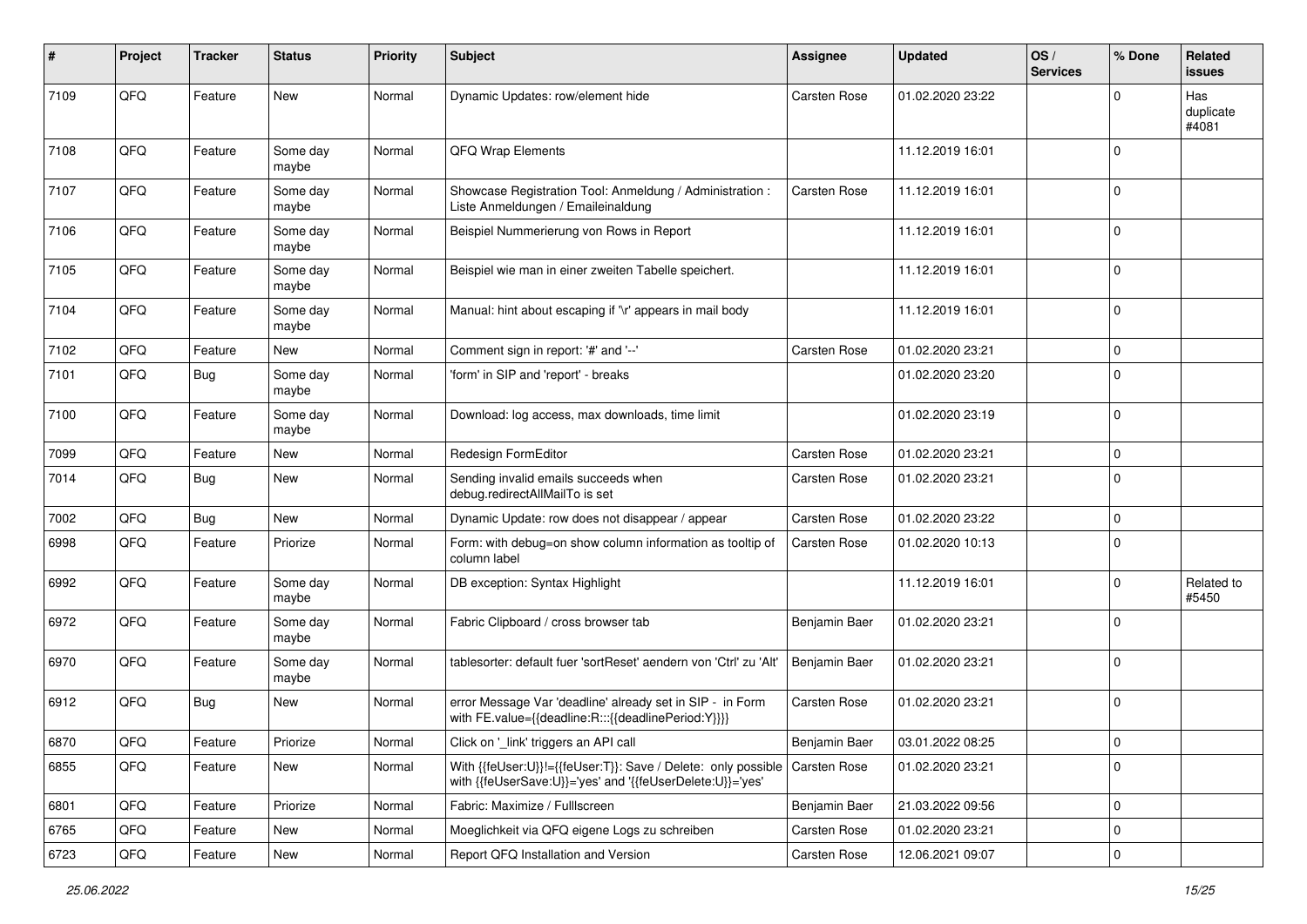| #    | Project | <b>Tracker</b> | <b>Status</b>     | <b>Priority</b> | Subject                                                                                               | <b>Assignee</b>     | <b>Updated</b>   | OS/<br><b>Services</b> | % Done       | <b>Related</b><br>issues                    |
|------|---------|----------------|-------------------|-----------------|-------------------------------------------------------------------------------------------------------|---------------------|------------------|------------------------|--------------|---------------------------------------------|
| 6715 | QFQ     | Feature        | Some day<br>maybe | Normal          | Code-Refactoring: dbArray vereinheitlichen                                                            | Carsten Rose        | 11.12.2019 16:02 |                        | $\Omega$     |                                             |
| 6704 | QFQ     | Feature        | Some day<br>maybe | Normal          | Upload Mode: Bilder in Notizen rechts sollen aktuellen<br>Upload repräsentieren.                      |                     | 01.02.2020 23:19 |                        | $\mathbf{0}$ | Related to<br>#3264                         |
| 6677 | QFQ     | Bug            | New               | Normal          | Error message FE Action Element: no/wrong FE reference<br>who cause the problem.                      | Carsten Rose        | 01.02.2020 23:21 |                        | $\Omega$     |                                             |
| 6609 | QFQ     | Feature        | New               | Normal          | Formlet: JSON API erweitern                                                                           | Carsten Rose        | 01.02.2020 23:21 |                        | 50           |                                             |
| 6602 | QFQ     | Feature        | <b>New</b>        | Normal          | Formlet: in Report auf Mausklick ein mini-form oeffnen                                                | Carsten Rose        | 11.12.2019 16:16 |                        | $\Omega$     |                                             |
| 6594 | QFQ     | Feature        | New               | Normal          | Excel: on download, check if there is a valid sip                                                     | Carsten Rose        | 01.02.2020 23:21 |                        | 0            |                                             |
| 6574 | QFQ     | <b>Bug</b>     | Priorize          | Normal          | qfq.log: Fehlermeldung wurde angezeigt, aber nicht geloggt                                            | Carsten Rose        | 01.02.2020 10:13 |                        | $\Omega$     |                                             |
| 6566 | QFQ     | <b>Bug</b>     | Priorize          | Normal          | Link Function 'delete': provided parameter missing on page<br>reload                                  | Benjamin Baer       | 03.01.2022 08:08 |                        | $\Omega$     |                                             |
| 6515 | QFQ     | Feature        | Some day<br>maybe | Normal          | Formular: Felder dynamisch ein/ausblenden                                                             |                     | 11.12.2019 16:02 |                        | $\Omega$     |                                             |
| 6483 | QFQ     | <b>Bug</b>     | New               | Normal          | R Store funktioniert nicht bei 'Report Notation' im FE                                                | Carsten Rose        | 01.02.2020 23:21 |                        | $\mathbf 0$  |                                             |
| 6462 | QFQ     | Bug            | <b>New</b>        | Normal          | File Upload: Nutzlose Fehlermeldung wenn Datei zu gross                                               | Carsten Rose        | 01.02.2020 23:21 |                        | $\Omega$     | Related to<br>#6139                         |
| 6437 | QFQ     | Feature        | New               | Normal          | Neuer Mode Button bei FormElementen                                                                   | Carsten Rose        | 01.02.2020 23:21 |                        | $\Omega$     | Related to<br>#9668,<br>Blocked by<br>#9678 |
| 6299 | QFQ     | Feature        | Some day<br>maybe | Normal          | Attack detection: log table with invalid SIP access                                                   |                     | 11.12.2019 16:02 |                        | $\Omega$     | Related to<br>#3947                         |
| 6292 | QFQ     | Feature        | <b>New</b>        | Normal          | Download: File speichern mit Hash aber original Filename in<br>der Datenbank vermerken fuer Downloads | <b>Carsten Rose</b> | 01.02.2020 23:21 |                        | $\Omega$     |                                             |
| 6289 | QFQ     | Feature        | <b>New</b>        | Normal          | Form: Log                                                                                             | Carsten Rose        | 01.02.2020 23:21 |                        | $\mathbf 0$  |                                             |
| 6288 | QFQ     | Feature        | Some day<br>maybe | Normal          | Best Practice: Erklaeren wie man ein Formular ganz in<br>weiss' erstellen kann                        |                     | 11.12.2019 16:02 |                        | $\Omega$     |                                             |
| 6261 | QFQ     | Feature        | New               | Normal          | Persistent SIP                                                                                        | Carsten Rose        | 12.06.2021 09:07 |                        | $\Omega$     | Related to<br>#10819                        |
| 6250 | QFQ     | Feature        | In Progress       | Normal          | Enhance layout: a) Subrecord, b) Subrecord-Title                                                      | Carsten Rose        | 01.02.2020 23:22 |                        | $\Omega$     | Related to<br>#5391                         |
| 6224 | QFQ     | Feature        | Priorize          | Normal          | Dynamic update: fade in/out fields                                                                    | Benjamin Baer       | 21.03.2022 09:50 |                        | $\mathbf 0$  |                                             |
| 6140 | QFQ     | <b>Bug</b>     | Priorize          | Normal          | QFQ DnD Sort: Locked fields                                                                           | Benjamin Baer       | 21.03.2022 09:56 |                        | $\mathbf 0$  |                                             |
| 6084 | QFQ     | Feature        | Some day<br>maybe | Normal          | New escape type: 'D' - convert date                                                                   |                     | 01.02.2020 23:19 |                        | $\mathbf 0$  |                                             |
| 6083 | QFQ     | Feature        | Some day<br>maybe | Normal          | Dynamic Update: Value Check via SQL                                                                   |                     | 11.12.2019 16:02 |                        | $\mathbf 0$  |                                             |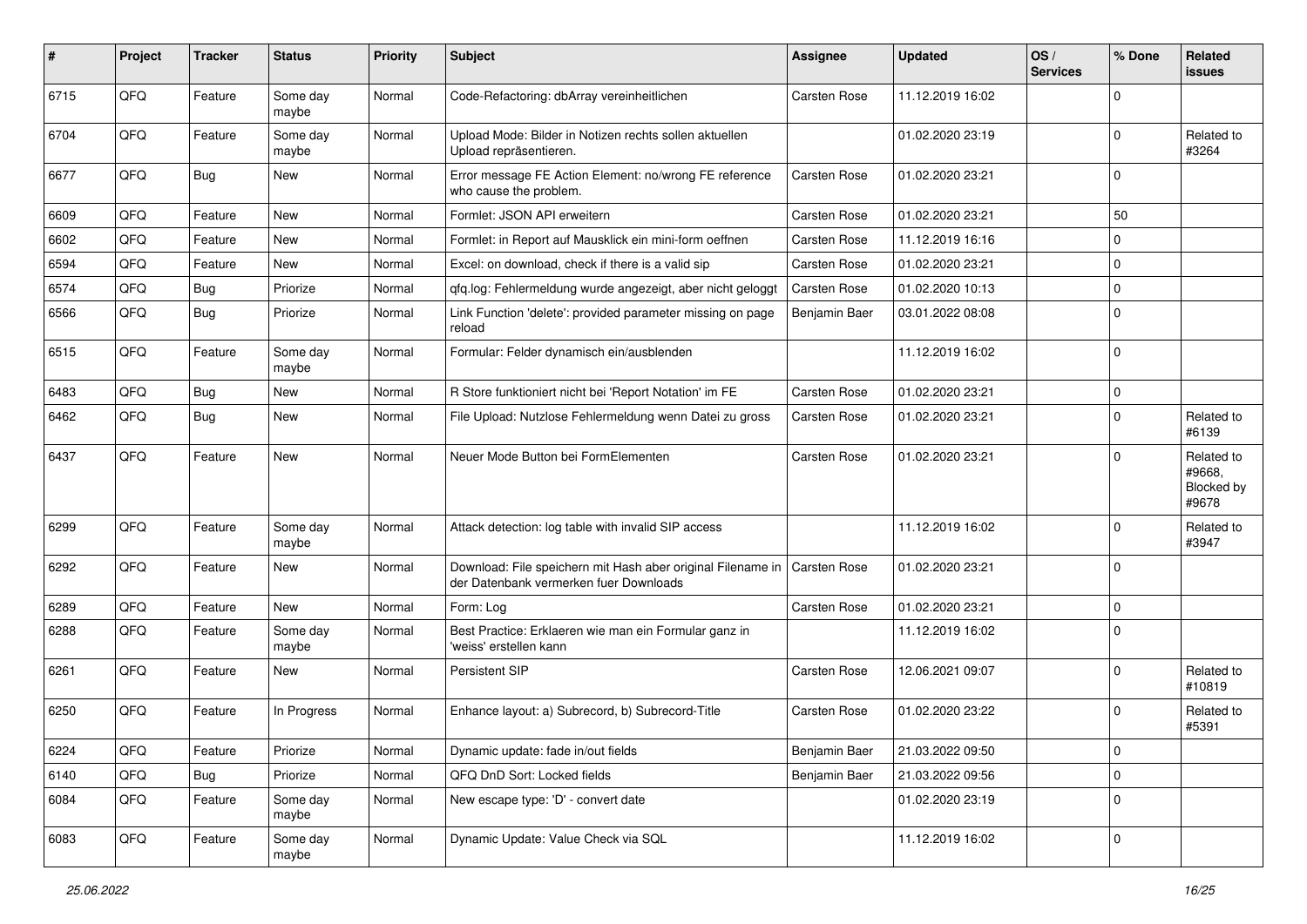| ∦    | Project | <b>Tracker</b> | <b>Status</b>     | <b>Priority</b> | Subject                                                                           | Assignee     | <b>Updated</b>   | OS/<br><b>Services</b> | % Done      | Related<br>issues                           |
|------|---------|----------------|-------------------|-----------------|-----------------------------------------------------------------------------------|--------------|------------------|------------------------|-------------|---------------------------------------------|
| 5991 | QFQ     | Bug            | Some day<br>maybe | Normal          | URLs with ' ' or long parameter are problematic                                   | Carsten Rose | 01.02.2020 23:19 |                        | $\mathbf 0$ |                                             |
| 5983 | QFQ     | Feature        | Some day<br>maybe | Normal          | Form Submit (save & update): normalize date/-time FE                              | Carsten Rose | 01.02.2020 23:19 |                        | $\mathbf 0$ |                                             |
| 5942 | QFQ     | Feature        | Priorize          | Normal          | 'L' and 'type': append to links, generate via '_link' by using<br>'u:' .          | Carsten Rose | 01.02.2020 10:13 |                        | $\Omega$    |                                             |
| 5923 | QFQ     | Feature        | Some day<br>maybe | Normal          | fillStoreSystemBySqlLate                                                          |              | 01.02.2020 23:19 |                        | $\mathbf 0$ |                                             |
| 5895 | QFQ     | Feature        | Some day<br>maybe | Normal          | Tutorial: List of all QFQ Features                                                |              | 01.02.2020 23:19 |                        | $\mathbf 0$ |                                             |
| 5894 | QFQ     | Feature        | Feedback          | Normal          | Typeahead in Report: show/hide rows dynamically                                   | Carsten Rose | 18.02.2022 08:50 |                        | $\Omega$    | Related to<br>#5893,<br>Related to<br>#5885 |
| 5893 | QFQ     | Feature        | Some day<br>maybe | Normal          | Edit on double-click                                                              |              | 01.02.2020 23:19 |                        | $\Omega$    | Related to<br>#5894                         |
| 5892 | QFQ     | Feature        | Some day<br>maybe | Normal          | QFQ should use T3 API to manipulate FE GROUP<br>membership                        |              | 01.02.2020 23:20 |                        | $\Omega$    |                                             |
| 5877 | QFQ     | Bug            | Some day<br>maybe | Normal          | FE.type=note:bsColumn strange behaviour                                           |              | 01.02.2020 23:19 |                        | $\Omega$    |                                             |
| 5852 | QFQ     | Feature        | Some day<br>maybe | Normal          | Logging: mail.log / sql.log - im FE anzeigen und via AJAX<br>aktualisieren        | Carsten Rose | 01.02.2020 23:19 |                        | $\Omega$    | Related to<br>#5885                         |
| 5851 | QFQ     | Feature        | Some day<br>maybe | Normal          | Queue System implementieren: MQTT, RabbitMQ                                       |              | 01.02.2020 23:20 |                        | $\Omega$    | Related to<br>#5715                         |
| 5850 | QFQ     | Feature        | Some day<br>maybe | Normal          | Deployment: In QFQ Doc best practice fuer zeitgemaesses<br>Deployment beschreiben |              | 01.02.2020 23:20 |                        | $\Omega$    |                                             |
| 5805 | QFQ     | Feature        | Some day<br>maybe | Normal          | TypeAHead SQL value instead of key stored                                         |              | 01.02.2020 23:19 |                        | $\Omega$    | Related to<br>#5444                         |
| 5783 | QFQ     | Feature        | Some day<br>maybe | Normal          | <b>BPMN View/Edit</b>                                                             |              | 11.12.2019 16:02 |                        | $\Omega$    |                                             |
| 5782 | QFQ     | Feature        | New               | Normal          | NextCloud API                                                                     | Carsten Rose | 01.02.2020 10:02 |                        | $\mathbf 0$ |                                             |
| 5768 | QFQ     | Bug            | Some day<br>maybe | Normal          | '{{pageLanguage:T}}' missing if QFQ is called via api                             | Carsten Rose | 01.02.2020 23:19 |                        | $\Omega$    |                                             |
| 5706 | QFQ     | <b>Bug</b>     | Some day<br>maybe | Normal          | upload: fileDestination needs to be sanatized                                     | Carsten Rose | 01.02.2020 23:19 |                        | 0           |                                             |
| 5695 | QFQ     | Feature        | In Progress       | Normal          | Multiform                                                                         | Carsten Rose | 02.01.2021 18:38 |                        | $\mathbf 0$ |                                             |
| 5665 | QFQ     | Feature        | Some day<br>maybe | Normal          | Versuch das '{{!' nicht mehr noetig ist.                                          | Carsten Rose | 01.02.2020 23:20 |                        | $\mathbf 0$ | Related to<br>#7432,<br>Related to<br>#7434 |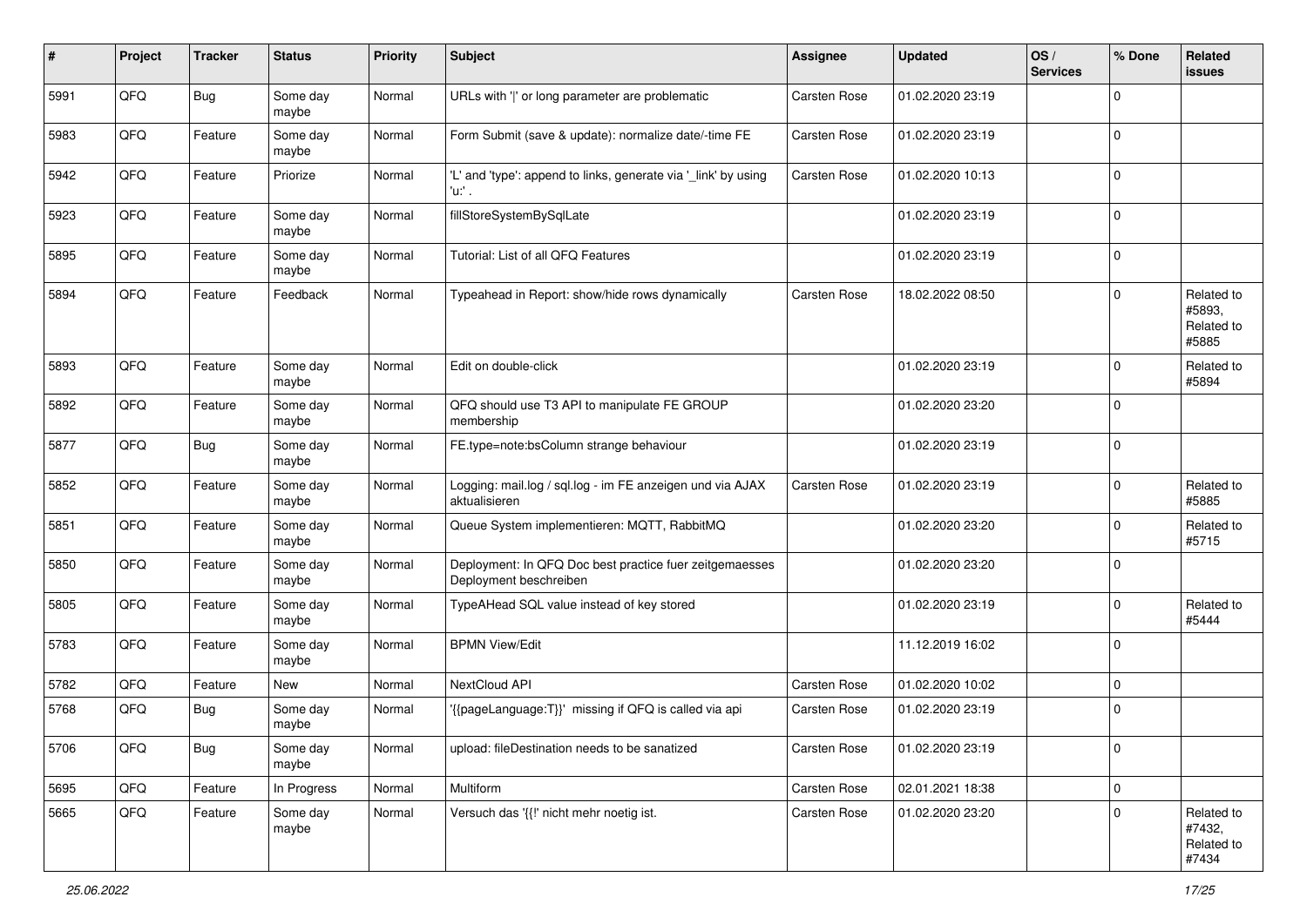| #    | Project | <b>Tracker</b> | <b>Status</b>     | <b>Priority</b> | Subject                                                                                            | Assignee            | <b>Updated</b>   | OS/<br><b>Services</b> | % Done         | Related<br>issues                           |
|------|---------|----------------|-------------------|-----------------|----------------------------------------------------------------------------------------------------|---------------------|------------------|------------------------|----------------|---------------------------------------------|
| 5579 | QFQ     | Feature        | Some day<br>maybe | Normal          | Enhance Doc / Presentation: variable type 'link column type'                                       | Carsten Rose        | 01.02.2020 23:19 |                        | $\Omega$       |                                             |
| 5576 | QFQ     | Bug            | New               | Normal          | Using MySQL 'DROP' requires privilege - wich is not really<br>necessary.                           | Carsten Rose        | 01.02.2020 23:21 |                        | 0              |                                             |
| 5562 | QFQ     | Feature        | Priorize          | Normal          | Drag'n'Drop fuer Uploads                                                                           | Benjamin Baer       | 21.03.2022 09:52 |                        | 0              | Related to<br>#9706                         |
| 5559 | QFQ     | Bug            | New               | Normal          | FE.type = Upload: 'accept' might contain variables                                                 | Carsten Rose        | 11.05.2020 21:23 |                        | 0              |                                             |
| 5557 | QFQ     | <b>Bug</b>     | Some day<br>maybe | Normal          | Form load: STORE_RECORD filled, but should be empty                                                | Carsten Rose        | 01.02.2020 23:19 |                        | $\Omega$       |                                             |
| 5548 | QFQ     | Feature        | Some day<br>maybe | Normal          | 801 Textfiles/Scriptfiles als Thumbnail                                                            | Carsten Rose        | 07.03.2022 16:26 |                        | $\Omega$       |                                             |
| 5480 | QFQ     | Feature        | Some day<br>maybe | Normal          | QFQ: Dokumentation mit Screenshots versehen                                                        | Carsten Rose        | 01.02.2020 23:20 |                        | 0              | Related to<br>#9879                         |
| 5455 | QFQ     | Feature        | Some day<br>maybe | Normal          | Mail Redirects grld abhaengig                                                                      |                     | 01.02.2020 23:20 |                        | 0              |                                             |
| 5452 | QFQ     | Feature        | Some day<br>maybe | Normal          | Thumbnails from PDF: bad quality                                                                   |                     | 01.02.2020 23:20 |                        | $\Omega$       |                                             |
| 5428 | QFQ     | Feature        | Some day<br>maybe | Normal          | secure thumbnail: late render on access.                                                           | Carsten Rose        | 01.02.2020 23:20 |                        | $\Omega$       |                                             |
| 5389 | QFQ     | Feature        | Some day<br>maybe | Normal          | QFQ Design: Multline label / note                                                                  | Benjamin Baer       | 01.02.2020 23:19 |                        | $\mathbf 0$    |                                             |
| 5366 | QFQ     | Feature        | Priorize          | Normal          | Saving with keyboard shortcuts                                                                     | Benjamin Baer       | 21.03.2022 09:47 |                        | $\Omega$       |                                             |
| 5345 | QFQ     | Feature        | New               | Normal          | Report: UPDATE / INSERT / DELETE statements should<br>trigger subqueries, depending on the result. | Carsten Rose        | 27.05.2020 16:11 |                        | $\mathbf 0$    |                                             |
| 5342 | QFQ     | Feature        | Some day<br>maybe | Normal          | link - with HTML Attributes                                                                        |                     | 01.02.2020 23:20 |                        | $\Omega$       | Related to<br>#14077                        |
| 5305 | QFQ     | <b>Bug</b>     | New               | Normal          | Upload FormElement: nicht disabled by readonly Form                                                | Carsten Rose        | 16.06.2021 13:43 |                        | 0              | Related to<br>#9347,<br>Related to<br>#9834 |
| 5160 | QFQ     | Feature        | Some day<br>maybe | Normal          | QFQ collaborative / together.js, ShareJS, y-js, collaborative,                                     |                     | 11.12.2019 16:02 |                        | 0              |                                             |
| 5132 | QFQ     | Feature        | Some day<br>maybe | Normal          | Error Message sendmail missing attachment: more details                                            | <b>Carsten Rose</b> | 01.02.2020 23:19 |                        | $\overline{0}$ |                                             |
| 5131 | QFQ     | Feature        | New               | Normal          | Activate Spin Gear ('wait/busy' indicator) via LINK attribute                                      | Carsten Rose        | 01.02.2020 23:21 |                        | $\mathbf 0$    |                                             |
| 5129 | QFQ     | Feature        | Some day<br>maybe | Normal          | Reports: SQL fuer x Achse und y Achse                                                              |                     | 11.12.2019 16:02 |                        | 0              |                                             |
| 5024 | QFQ     | Feature        | Some day<br>maybe | Normal          | Fabric: Generate PDF with edits                                                                    | Benjamin Baer       | 01.02.2020 23:20 |                        | 0              | Related to<br>#10704                        |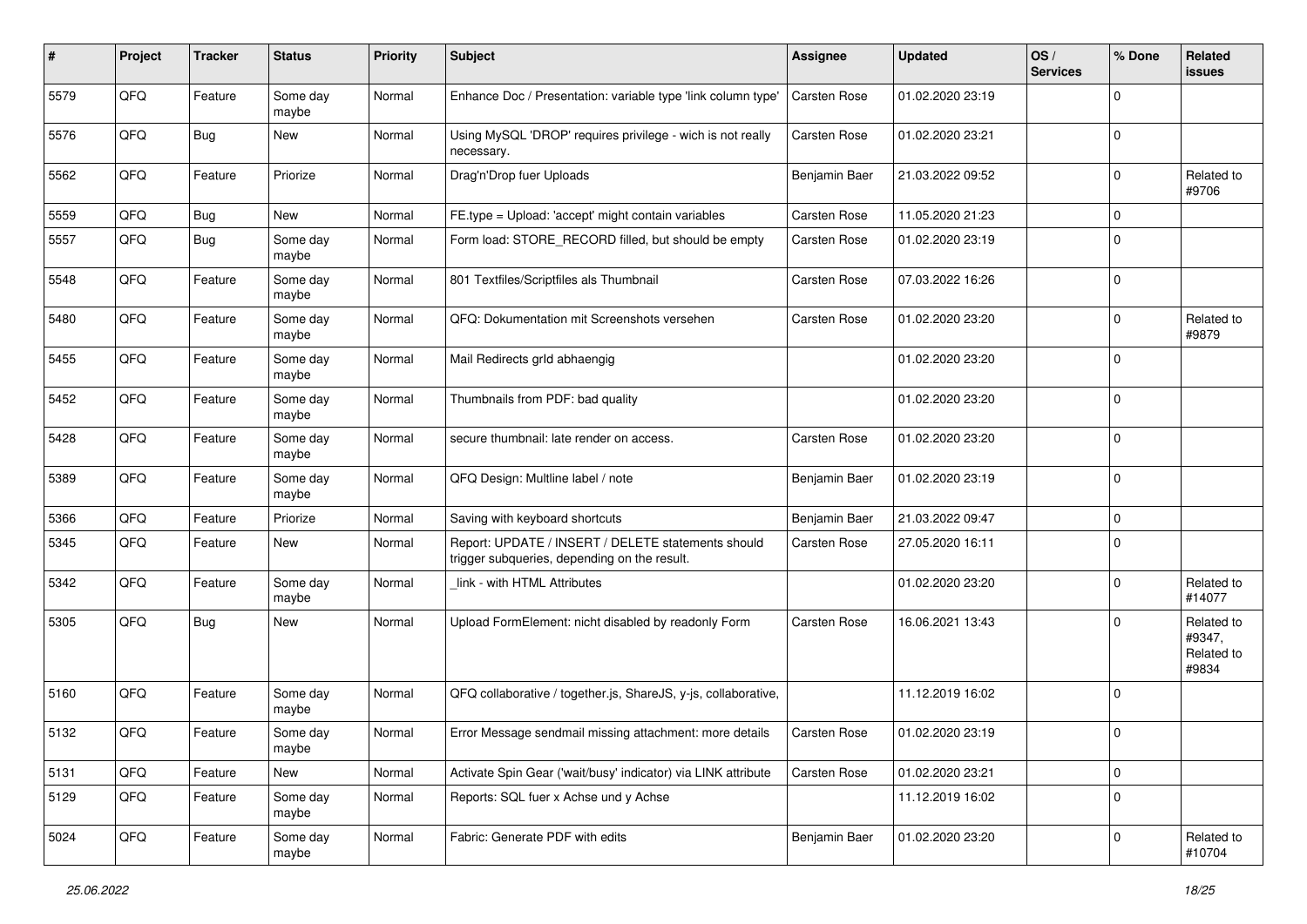| #    | Project | <b>Tracker</b> | <b>Status</b>     | <b>Priority</b> | Subject                                                                                                                                                       | Assignee            | <b>Updated</b>   | OS/<br><b>Services</b> | % Done       | Related<br>issues                              |
|------|---------|----------------|-------------------|-----------------|---------------------------------------------------------------------------------------------------------------------------------------------------------------|---------------------|------------------|------------------------|--------------|------------------------------------------------|
| 5021 | QFQ     | <b>Bug</b>     | Some day<br>maybe | Normal          | FE.typ=extra - during save displays error 'datum2' already<br>filled in STORE_SIP - the value is stored nevertheless                                          | Carsten Rose        | 01.02.2020 23:19 |                        | <sup>0</sup> | Related to<br>#3875                            |
| 4974 | QFQ     | Feature        | Some day<br>maybe | Normal          | Long polling - inform all listening clients of changes                                                                                                        |                     | 11.12.2019 16:02 |                        | $\Omega$     |                                                |
| 4956 | QFQ     | Feature        | Some day<br>maybe | Normal          | Sendmail: Benutzerdefinierte Headers                                                                                                                          | Carsten Rose        | 11.12.2019 16:02 |                        | $\Omega$     |                                                |
| 4872 | QFQ     | Feature        | Some day<br>maybe | Normal          | Fields of Typo3 page available in STORE_TYPO3                                                                                                                 | Carsten Rose        | 01.02.2020 23:19 |                        | $\Omega$     |                                                |
| 4869 | QFQ     | Feature        | Some day<br>maybe | Normal          | Dynamic Update (show, hide, readonly?, required?) for<br><b>Template Group Elements</b>                                                                       | Carsten Rose        | 01.02.2020 23:19 |                        | $\Omega$     | Related to<br>#4865                            |
| 4839 | QFQ     | Feature        | Some day<br>maybe | Normal          | qfq-handle in <head> Abschnitt</head>                                                                                                                         | Carsten Rose        | 11.12.2019 16:02 |                        | $\Omega$     |                                                |
| 4816 | QFQ     | Feature        | Some day<br>maybe | Normal          | Templates for QFQ Reports (Tables, Radios, )                                                                                                                  |                     | 01.02.2020 23:20 |                        | $\Omega$     |                                                |
| 4771 | QFQ     | Bug            | Some day<br>maybe | Normal          | qfq: select-down-values empty after save (edit-form for<br>program administrators)                                                                            | Carsten Rose        | 01.02.2020 23:20 |                        | $\Omega$     | Related to<br>#4549, Has<br>duplicate<br>#4282 |
| 4757 | QFQ     | Feature        | Some day<br>maybe | Normal          | Test subrecord: download links ok? Links ok?                                                                                                                  | Carsten Rose        | 01.02.2020 23:20 |                        | $\Omega$     |                                                |
| 4756 | QFQ     | <b>Bug</b>     | <b>New</b>        | Normal          | Form dirty even nothing changes                                                                                                                               | Carsten Rose        | 11.12.2019 16:16 |                        | $\mathbf 0$  |                                                |
| 4719 | QFQ     | Feature        | Some day<br>maybe | Normal          | Custom Message in Client in case of 'Browser tab close,<br>modification will be lost'                                                                         |                     | 01.02.2020 23:20 |                        | $\Omega$     |                                                |
| 4659 | QFQ     | Bug            | Some day<br>maybe | Normal          | infoButtonExtra                                                                                                                                               | Carsten Rose        | 01.02.2020 23:20 |                        | $\mathbf 0$  |                                                |
| 4652 | QFQ     | Feature        | Some day<br>maybe | Normal          | UZH CD: Weiterleitung auf benutzerdefinierte 403/404 Seite                                                                                                    | <b>Carsten Rose</b> | 01.02.2020 23:20 |                        | $\Omega$     |                                                |
| 4651 | QFQ     | <b>Bug</b>     | Some day<br>maybe | Normal          | "Loading document" Modal wird angezeigt bei uzhcd type=2<br>Ansicht                                                                                           | <b>Carsten Rose</b> | 01.02.2020 23:20 |                        | $\Omega$     |                                                |
| 4650 | QFQ     | Feature        | Some day<br>maybe | Normal          | Convert html to doc/rtf                                                                                                                                       | Carsten Rose        | 01.02.2020 23:20 |                        | $\Omega$     | Related to<br>#10704                           |
| 4640 | QFQ     | Feature        | Some day<br>maybe | Normal          | Rename System Forms                                                                                                                                           |                     | 01.02.2020 23:20 |                        | 0            |                                                |
| 4627 | QFQ     | Feature        | Some day<br>maybe | Normal          | dbupdate: all tables - check 'create', 'modified' if it is<br>possible to change to default 'CURRENT_TIMESTAMP' and<br>modified 'ON UPDATE CURRENT TIMESTAMP' |                     | 01.02.2020 23:20 |                        | 0            |                                                |
| 4626 | QFQ     | Feature        | Some day<br>maybe | Normal          | Mobile View: 'classBody=qfq-form-right' makes no sense                                                                                                        |                     | 01.02.2020 23:20 |                        | $\Omega$     |                                                |
| 4606 | QFQ     | Feature        | Some day<br>maybe | Normal          | link: qualifier to render bootstrap button                                                                                                                    | Carsten Rose        | 01.02.2020 23:19 |                        | $\mathbf 0$  |                                                |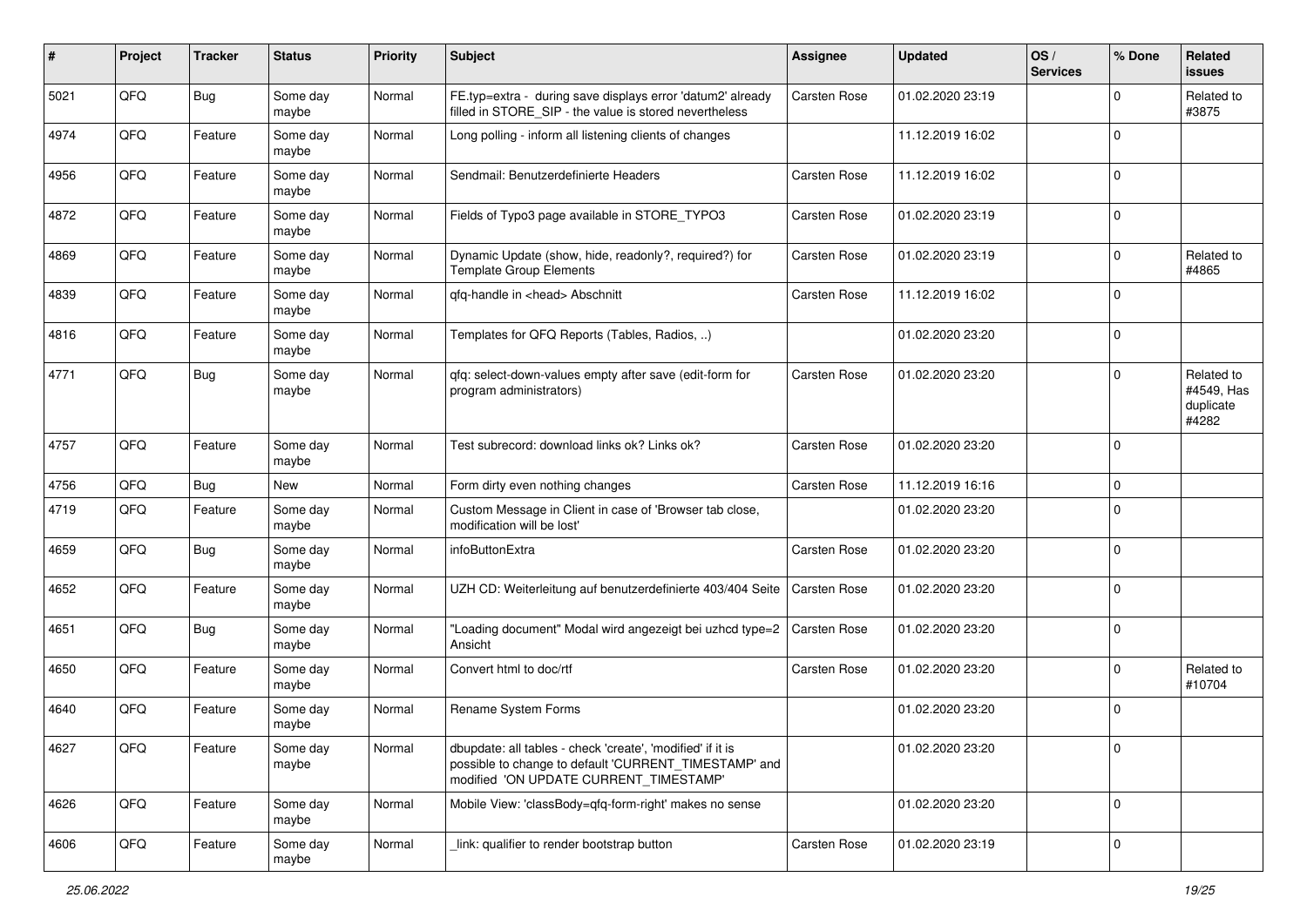| ∦    | Project | <b>Tracker</b> | <b>Status</b>     | <b>Priority</b> | Subject                                                                                                | Assignee            | <b>Updated</b>   | OS/<br><b>Services</b> | % Done      | Related<br><b>issues</b>                    |
|------|---------|----------------|-------------------|-----------------|--------------------------------------------------------------------------------------------------------|---------------------|------------------|------------------------|-------------|---------------------------------------------|
| 4583 | QFQ     | <b>Bug</b>     | Some day<br>maybe | Normal          | Dynamic Update bei TypeAhead Feldern                                                                   | Carsten Rose        | 01.02.2020 23:19 |                        | $\Omega$    |                                             |
| 4551 | QFQ     | Feature        | Some day<br>maybe | Normal          | Set 'pills' via dynamicUpdate to show/hide/disabled                                                    |                     | 01.02.2020 23:20 |                        | $\Omega$    | Related to<br>#3752                         |
| 4549 | QFQ     | Bug            | Some day<br>maybe | Normal          | TemplateGroups: FE.type SELECT loose selected value<br>after save                                      | <b>Carsten Rose</b> | 01.02.2020 23:20 |                        | $\Omega$    | Related to<br>#4548.<br>Related to<br>#4771 |
| 4546 | QFQ     | Bug            | Some day<br>maybe | Normal          | NH: SIP storage is destroyed                                                                           |                     | 01.02.2020 23:20 |                        | $\Omega$    |                                             |
| 4536 | QFQ     | Feature        | Some day<br>maybe | Normal          | FE upload: problem with delete if mutliple uploads an<br>FE.name="                                     |                     | 01.02.2020 23:20 |                        | $\mathbf 0$ |                                             |
| 4528 | QFQ     | <b>Bug</b>     | Some day<br>maybe | Normal          | extraButtonLock mit SQLAhead Bug                                                                       | Carsten Rose        | 01.02.2020 23:19 |                        | $\Omega$    |                                             |
| 4457 | QFQ     | Bug            | Priorize          | Normal          | typeahead: pressing return to select an item, saves the form<br>and closes the form.                   | Benjamin Baer       | 03.01.2022 08:01 |                        | $\Omega$    | Related to<br>#4398                         |
| 4454 | QFQ     | <b>Bug</b>     | Some day<br>maybe | Normal          | Required Elements: multiple elements in a row - whole row<br>marked if only one input is empty.        | Benjamin Baer       | 01.02.2020 23:20 |                        | $\Omega$    |                                             |
| 4446 | QFQ     | Feature        | Some day<br>maybe | Normal          | New FE get same feldContainerId as last modifed FE                                                     |                     | 01.02.2020 23:20 |                        | $\mathbf 0$ |                                             |
| 4445 | QFQ     | Feature        | Some day<br>maybe | Normal          | template group: Option to simulate fieldset                                                            |                     | 28.06.2021 14:11 |                        | $\mathbf 0$ |                                             |
| 4444 | QFQ     | Feature        | Some day<br>maybe | Normal          | FE.type=upload: detect mime type                                                                       |                     | 11.12.2019 16:02 |                        | $\Omega$    | Related to<br>#4303                         |
| 4443 | QFQ     | Feature        | Some day<br>maybe | Normal          | Form: multiple secondary tables                                                                        |                     | 01.02.2020 23:20 |                        | $\Omega$    |                                             |
| 4442 | QFQ     | Feature        | Some day<br>maybe | Normal          | Special Column Name: _link - new symbol G (Glyph) to<br>choose any available symbol                    |                     | 11.12.2019 16:02 |                        | 0           |                                             |
| 4441 | QFQ     | Bug            | Some day<br>maybe | Normal          | \$_SERVER Vars sollten nur aus dem Store genommen<br>werden - Code entsprechend anpassen.              |                     | 11.12.2019 16:02 |                        | $\mathbf 0$ |                                             |
| 4440 | QFQ     | Feature        | Some day<br>maybe | Normal          | Manual.rst: explain how to. expand PHP Session to 4h                                                   |                     | 11.12.2019 16:02 |                        | 0           |                                             |
| 4439 | QFQ     | Feature        | Some day<br>maybe | Normal          | Log: report all actions fired by an FE Element, incl. the<br>original directive (slaveld, sqlInsert, ) |                     | 01.02.2020 23:20 |                        | $\Omega$    | Related to<br>#4432,<br>Related to<br>#5458 |
| 4435 | QFQ     | Feature        | Some day<br>maybe | Normal          | Report: striptags - specify allowed tags                                                               |                     | 01.02.2020 23:20 |                        | $\Omega$    |                                             |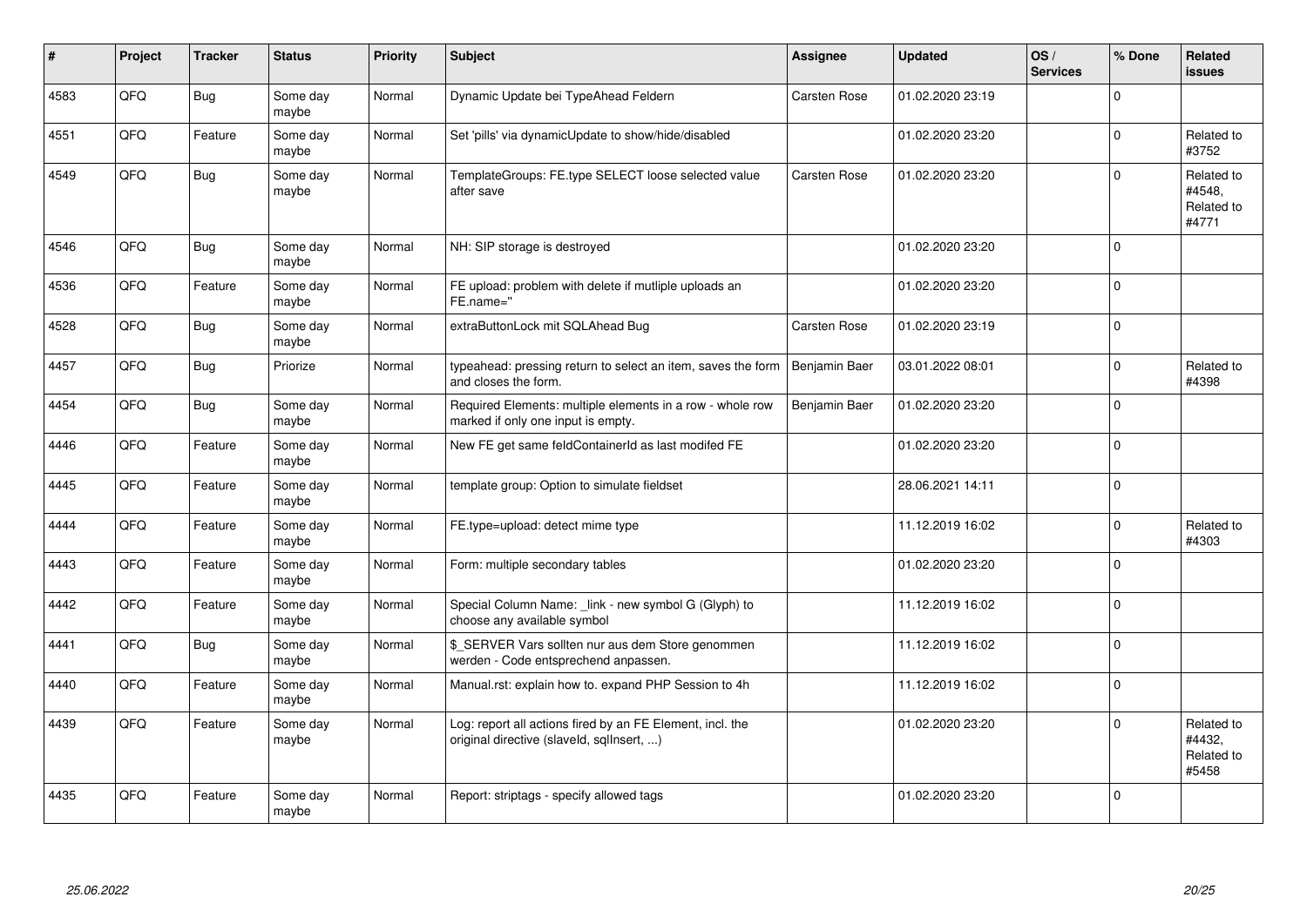| #    | Project | <b>Tracker</b> | <b>Status</b>     | <b>Priority</b> | <b>Subject</b>                                                                                                                                           | <b>Assignee</b> | <b>Updated</b>   | OS/<br><b>Services</b> | % Done              | Related<br><b>issues</b>                    |
|------|---------|----------------|-------------------|-----------------|----------------------------------------------------------------------------------------------------------------------------------------------------------|-----------------|------------------|------------------------|---------------------|---------------------------------------------|
| 4433 | QFQ     | Feature        | Some day<br>maybe | Normal          | Log when SIP will be destroyed by QFQ for any (security)<br>reason                                                                                       |                 | 01.02.2020 23:20 |                        | $\Omega$            | Related to<br>#4432.<br>Related to<br>#5458 |
| 4420 | QFQ     | Feature        | Some day<br>maybe | Normal          | Client: Local Storage - store the changes of a form, local in<br>the browser.                                                                            | Benjamin Baer   | 11.12.2019 16:02 |                        | $\mathbf 0$         |                                             |
| 4413 | QFQ     | Feature        | <b>New</b>        | Normal          | fieldset: show/hidden, modeSql, dynamicUpdate                                                                                                            | Carsten Rose    | 09.02.2022 15:19 |                        | $\mathsf{O}\xspace$ |                                             |
| 4398 | QFQ     | Bug            | Some day<br>maybe | Normal          | Typeahead: mouse click in a prefilled input opens a single<br>item dropdown with the current value - click on it seems to<br>set the value, not the key. | Benjamin Baer   | 01.02.2020 23:20 |                        | $\mathbf 0$         | Related to<br>#4457                         |
| 4365 | QFQ     | Feature        | Some day<br>maybe | Normal          | Multi Language: new way of config                                                                                                                        | Carsten Rose    | 01.02.2020 23:20 |                        | $\mathbf 0$         |                                             |
| 4349 | QFQ     | Feature        | Some day<br>maybe | Normal          | link download: downloaded external URL to<br>deliver/concatenate - check mimetipe and handle it correctly                                                | Carsten Rose    | 11.12.2019 16:02 |                        | $\mathbf 0$         |                                             |
| 4343 | QFQ     | Feature        | Some day<br>maybe | Normal          | Link: Classifier to add 'attributes'                                                                                                                     | Carsten Rose    | 01.02.2020 23:20 |                        | $\mathbf 0$         | Related to<br>#14077                        |
| 4330 | QFQ     | Feature        | Some day<br>maybe | Normal          | Error Message: report missing {{ / }} in sqlUpdate, sqlInsert,<br>sqlDelete, sqlAfter, sqlBefore in FE action elements.                                  | Carsten Rose    | 01.02.2020 23:20 |                        | $\mathbf 0$         |                                             |
| 4328 | QFQ     | <b>Bug</b>     | Some day<br>maybe | Normal          | Error Message: Show FE name/number on problems in FE                                                                                                     | Carsten Rose    | 01.02.2020 23:20 |                        | $\mathbf 0$         |                                             |
| 4293 | QFQ     | Bug            | Some day<br>maybe | Normal          | Download broken if token 'd:' is missing - but no error<br>message                                                                                       | Carsten Rose    | 11.12.2019 16:03 |                        | $\mathbf 0$         | Related to<br>#7514                         |
| 4259 | QFQ     | Feature        | Some day<br>maybe | Normal          | Instant trigger a cron job                                                                                                                               | Carsten Rose    | 11.12.2019 16:03 |                        | $\mathbf 0$         |                                             |
| 4250 | QFQ     | Feature        | <b>New</b>        | Normal          | AutoCron in QFQ via PHP                                                                                                                                  | Carsten Rose    | 01.02.2020 23:21 |                        | $\mathbf 0$         | Related to<br>#3292,<br>Related to<br>#3291 |
| 4197 | QFQ     | Feature        | Some day<br>maybe | Normal          | Unit Test fuer JSON Stream von QuickFormQuery.php ><br>doForm()                                                                                          | Carsten Rose    | 11.12.2019 16:03 |                        | $\mathbf 0$         |                                             |
| 4194 | QFQ     | Feature        | In Progress       | Normal          | Bootstrap 4 ist jetzt offiziel                                                                                                                           |                 | 03.05.2021 20:47 |                        | $\mathbf 0$         | Related to<br>#10114                        |
| 4138 | QFQ     | <b>Bug</b>     | Some day<br>maybe | Normal          | _style fehlt                                                                                                                                             |                 | 11.12.2019 16:03 |                        | $\mathbf 0$         |                                             |
| 4122 | QFQ     | <b>Bug</b>     | Some day<br>maybe | Normal          | file: Render Mode hat keinen Effekt                                                                                                                      |                 | 11.12.2019 16:03 |                        | $\mathbf 0$         |                                             |
| 4092 | QFG     | <b>Bug</b>     | Some day<br>maybe | Normal          | 1) Logging verbessern wann welches FE warum<br>ausgefuehrt wird, 2) Documentation: Best Practice Template<br>Group                                       | Carsten Rose    | 01.02.2020 23:19 |                        | $\mathbf 0$         | Related to<br>#3504                         |
| 4082 | QFQ     | Feature        | New               | Normal          | Dynamic Update: modeSql - useful default                                                                                                                 | Carsten Rose    | 01.02.2020 23:22 |                        | $\mathsf 0$         |                                             |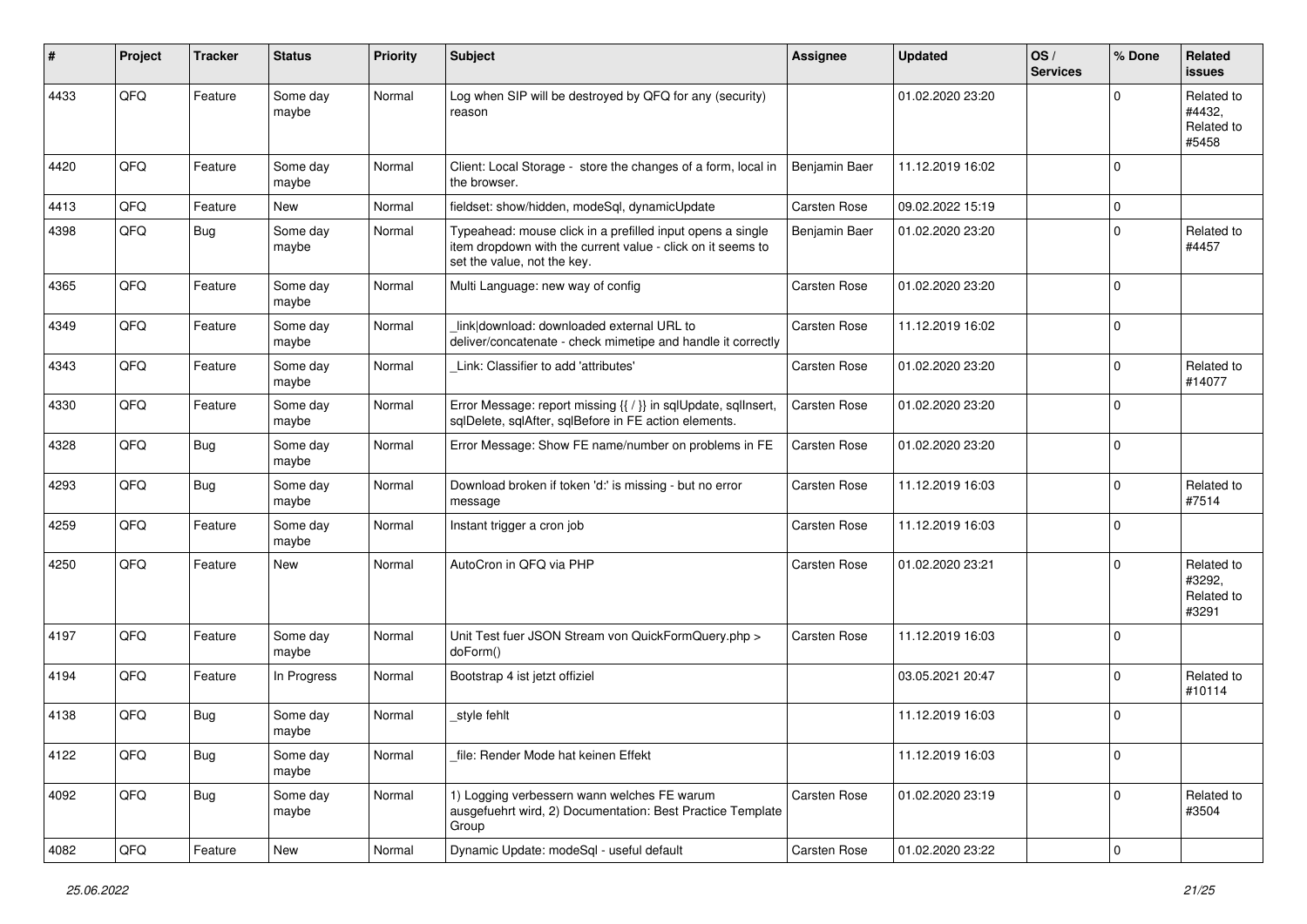| $\#$ | Project | <b>Tracker</b> | <b>Status</b>     | <b>Priority</b> | Subject                                                                                                                                                  | Assignee            | <b>Updated</b>   | OS/<br><b>Services</b> | % Done       | Related<br>issues                           |
|------|---------|----------------|-------------------|-----------------|----------------------------------------------------------------------------------------------------------------------------------------------------------|---------------------|------------------|------------------------|--------------|---------------------------------------------|
| 4050 | QFQ     | Feature        | <b>New</b>        | Normal          | sql.log: 1) FormElement ID which causes a specific action<br>2) Result in the same row.                                                                  | Carsten Rose        | 15.04.2020 11:35 |                        | <sup>0</sup> | Related to<br>#5458                         |
| 4027 | QFQ     | Feature        | Some day<br>maybe | Normal          | Missing: orange 'check' / 'bullet'                                                                                                                       |                     | 11.12.2019 16:03 |                        | $\Omega$     |                                             |
| 4026 | QFQ     | Feature        | Some day<br>maybe | Normal          | sqlLog.sql: log number of FE.id                                                                                                                          | Carsten Rose        | 11.12.2019 16:03 |                        | <sup>0</sup> | Related to<br>#5458                         |
| 4023 | QFQ     | Feature        | <b>New</b>        | Normal          | prepared statements - FE action: salveld, sqlInsert,<br>sqlUpdate, sqlDelete, sqlBefore, sqlAfter                                                        | Carsten Rose        | 11.12.2019 16:15 |                        | 0            |                                             |
| 4018 | QFQ     | Feature        | Some day<br>maybe | Normal          | typeahead: solve problem with potential long query<br>parameter                                                                                          | Carsten Rose        | 11.12.2019 16:03 |                        | $\mathbf 0$  |                                             |
| 4008 | QFQ     | <b>Bug</b>     | Some day<br>maybe | Normal          | FormElemen.type=sendmail: wrong 'TO' if 'real<br>name <rea@mail.to>' is used</rea@mail.to>                                                               | Carsten Rose        | 11.12.2019 16:03 |                        | $\Omega$     |                                             |
| 3991 | QFQ     | Feature        | Some day<br>maybe | Normal          | report: Columnname '_skipWrap' skips 'fbeg', 'fend'                                                                                                      | Carsten Rose        | 11.12.2019 16:03 |                        | $\Omega$     |                                             |
| 3947 | QFQ     | Feature        | Some day<br>maybe | Normal          | Attack detectect: logout current user                                                                                                                    | Carsten Rose        | 11.12.2019 16:03 |                        | $\Omega$     | Related to<br>#5458.<br>Related to<br>#6299 |
| 3942 | QFQ     | Feature        | Some day<br>maybe | Normal          | Action Elemente: neu generierte IDs via FE weitergeben                                                                                                   | Carsten Rose        | 11.12.2019 16:03 |                        | 0            | Related to<br>#3941                         |
| 3941 | QFQ     | Feature        | Some day<br>maybe | Normal          | sqlAfter: es sollten mehrere moeglich sein                                                                                                               | Carsten Rose        | 11.12.2019 16:03 |                        | $\Omega$     | Related to<br>#3942                         |
| 3905 | QFQ     | Feature        | Some day<br>maybe | Normal          | Documentation: Best Practice anhand eines Online<br>Bewerbungstools                                                                                      | Carsten Rose        | 11.12.2019 16:03 |                        | 0            |                                             |
| 3900 | QFQ     | Feature        | Some day<br>maybe | Normal          | Extend documentation of 'Copy / Paste'                                                                                                                   | Carsten Rose        | 11.12.2019 16:03 |                        | $\Omega$     | Related to<br>#3899                         |
| 3895 | QFQ     | Bug            | Some day<br>maybe | Normal          | typeahead pedantic: on lehrkredit Idap webpass - if only one<br>person is in dropdown, such person can't be selected                                     | <b>Carsten Rose</b> | 11.12.2019 16:03 |                        | $\Omega$     |                                             |
| 3882 | QFQ     | <b>Bug</b>     | Some day<br>maybe | Normal          | templateGroup: disable 'add' if limit is reached - funktioniert<br>nicht wenn bereits records existierten                                                | Carsten Rose        | 11.12.2019 16:03 |                        | $\Omega$     |                                             |
| 3880 | QFQ     | Feature        | Some day<br>maybe | Normal          | Form 'Form': anlegen einer Tabelle                                                                                                                       |                     | 14.01.2021 10:12 |                        | $\Omega$     |                                             |
| 3879 | QFQ     | Feature        | Some day<br>maybe | Normal          | Form 'FormElement': Beim Feld 'name' rechts in der Notiz<br>einen Link einblenden - a) aktuelle Definition anzeigen, b)<br>Spalte in der Tabelle anlegen |                     | 11.12.2019 16:03 |                        | $\Omega$     |                                             |
| 3878 | QFQ     | Feature        | Some day<br>maybe | Normal          | Form 'FormElement': Spalte 'name' typeAhead mit<br>Spaltennamen der Primarytable.                                                                        |                     | 11.12.2019 16:03 |                        | $\mathbf 0$  |                                             |
| 3877 | QFQ     | Feature        | Some day<br>maybe | Normal          | FormEditor: die Felder die aktuell nicht gebraucht werden<br>nur auf readonly/disabled setzen (nicht ausblenden > das<br>irritiert.                      | Carsten Rose        | 11.12.2019 16:03 |                        | $\mathbf 0$  |                                             |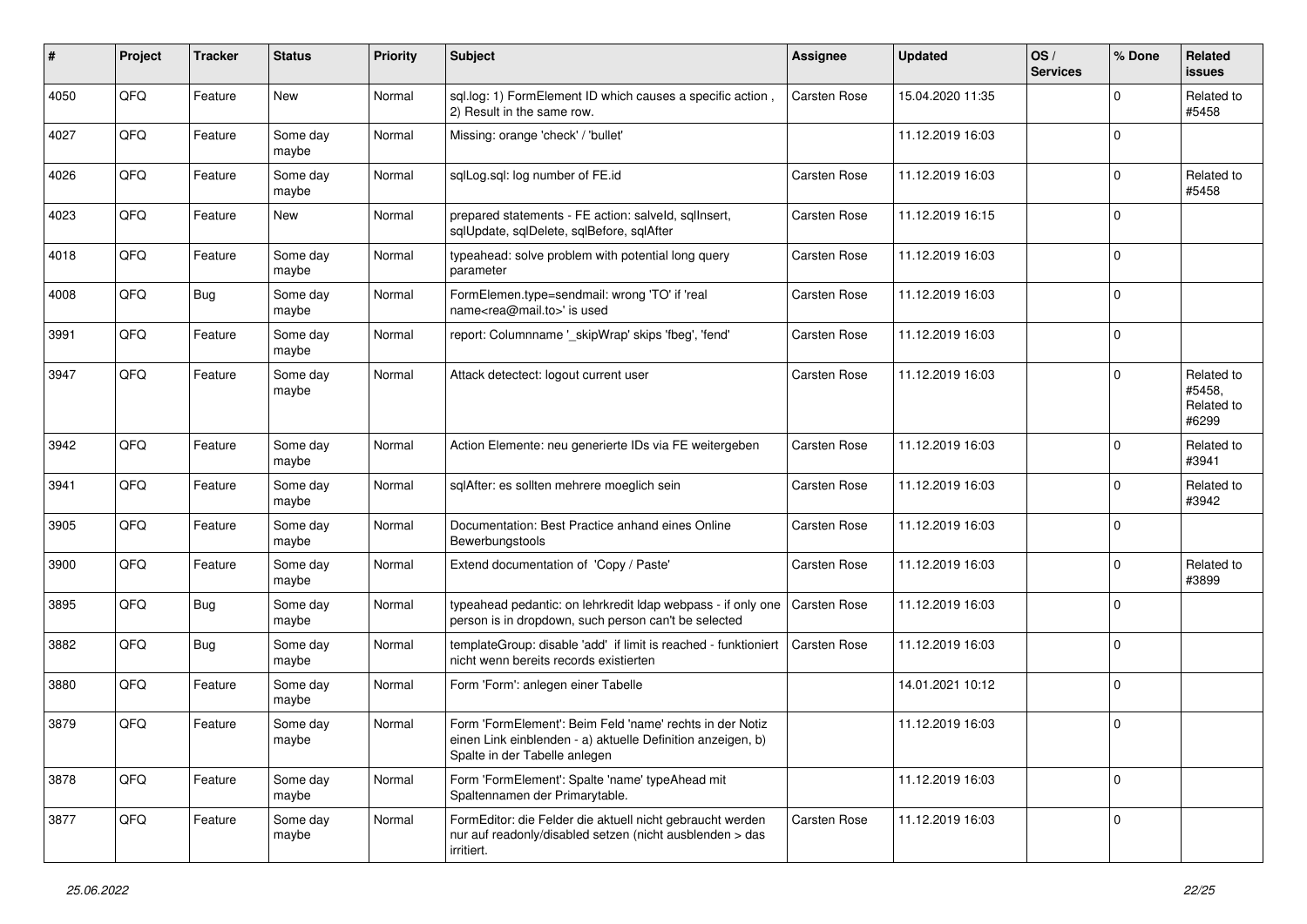| #    | Project | <b>Tracker</b> | <b>Status</b>     | <b>Priority</b> | <b>Subject</b>                                                                                                                               | Assignee            | <b>Updated</b>   | OS/<br><b>Services</b> | % Done       | Related<br><b>issues</b>                    |
|------|---------|----------------|-------------------|-----------------|----------------------------------------------------------------------------------------------------------------------------------------------|---------------------|------------------|------------------------|--------------|---------------------------------------------|
| 3867 | QFQ     | Feature        | Priorize          | Normal          | Readonly Formular: Template Groups add/delete<br>ausbeldnen                                                                                  | Carsten Rose        | 05.05.2021 22:12 |                        | $\Omega$     |                                             |
| 3864 | QFQ     | Feature        | <b>New</b>        | Normal          | Encrypt / decrypt field                                                                                                                      | <b>Carsten Rose</b> | 08.03.2021 18:08 |                        | $\mathbf 0$  |                                             |
| 3811 | QFQ     | Bug            | Some day<br>maybe | Normal          | Dynamic Update: extraButtonInfo - Text aktualisieren                                                                                         | Carsten Rose        | 11.12.2019 16:03 |                        | $\mathbf 0$  | Related to<br>#11517                        |
| 3782 | QFQ     | <b>Bug</b>     | Priorize          | Normal          | Bei fehlerhafter Eingabe (z.B. Datum) sollte das erwartete<br>Format angezeigt werden                                                        | Carsten Rose        | 01.02.2020 10:13 |                        | $\Omega$     |                                             |
| 3750 | QFQ     | Bug            | Some day<br>maybe | Normal          | FE in a row: if one violates check, all are red                                                                                              | Carsten Rose        | 11.12.2019 16:03 |                        | $\Omega$     |                                             |
| 3708 | QFQ     | Feature        | Some day<br>maybe | Normal          | Form: input - 'specialchars', 'none'  gewisse tags<br>erlauben, andere verbieten                                                             | <b>Carsten Rose</b> | 11.12.2019 16:02 |                        | $\Omega$     | Related to<br>#14320                        |
| 3692 | QFQ     | Feature        | Some day<br>maybe | Normal          | QFQ Webseite                                                                                                                                 | Benjamin Baer       | 11.12.2019 16:02 |                        | $\Omega$     | Related to<br>#5033                         |
| 3682 | QFQ     | <b>Bug</b>     | Some day<br>maybe | Normal          | Dynamic update: Radio buttons                                                                                                                | <b>Carsten Rose</b> | 11.12.2019 16:02 |                        | $\Omega$     |                                             |
| 3677 | QFQ     | Feature        | Some day<br>maybe | Normal          | wkhtmltopdf: FE User access prohibited, if client IP changes<br><b>\$TYPO3 CONF VARS[FE][lockIP]</b>                                         | <b>Carsten Rose</b> | 11.12.2019 16:02 |                        | $\Omega$     |                                             |
| 3666 | QFQ     | Feature        | Some day<br>maybe | Normal          | a) Performance Messung: mysql_real_escape_string() im<br>Vergleich zu str_replace(), b) doppeltes Aufrufen von<br>mysql_real_escape_string() | <b>Carsten Rose</b> | 11.12.2019 16:02 |                        | $\mathbf 0$  |                                             |
| 3646 | QFQ     | Feature        | Some day<br>maybe | Normal          | Moeglichkeit HTML Tags in Reports auszugeben (zu<br>enkodieren: htmlspecialchars)                                                            |                     | 11.12.2019 16:02 |                        | $\Omega$     | Related to<br>#14320                        |
| 3617 | QFQ     | Feature        | Some day<br>maybe | Normal          | Load javascripts at bottom                                                                                                                   |                     | 11.12.2019 16:02 |                        | $\Omega$     |                                             |
| 3613 | QFQ     | <b>Bug</b>     | Some day<br>maybe | Normal          | note /note unchecked -> note div (col-md) wird weiterhin<br>gerendert                                                                        | Elias Villiger      | 01.02.2020 23:19 |                        | 100          |                                             |
| 3588 | QFQ     | Bug            | Some day<br>maybe | Normal          | templateGroup: versteckte Elemente werden weiterhin<br>gespeichert.                                                                          | <b>Carsten Rose</b> | 11.12.2019 16:02 |                        | $\mathbf{0}$ |                                             |
| 3547 | QFQ     | <b>Bug</b>     | <b>New</b>        | Normal          | FE of type 'note' causes writing of empty fields.                                                                                            | <b>Carsten Rose</b> | 01.02.2020 23:21 |                        | $\Omega$     |                                             |
| 3504 | QFQ     | Feature        | <b>New</b>        | Normal          | Logging: welche Action FEs werden wann wie ausgefuehrt                                                                                       | Carsten Rose        | 01.02.2020 23:21 |                        | $\Omega$     | Related to<br>#5458,<br>Related to<br>#4092 |
| 3495 | QFQ     | Feature        | Some day<br>maybe | Normal          | Predifined Parameter werden nicht in '+' (add new record)<br>SIP gerendert.                                                                  |                     | 11.12.2019 16:02 |                        | $\Omega$     |                                             |
| 3458 | QFQ     | Feature        | Some day<br>maybe | Normal          | Display 'Edit Form Element'-Checkbox on form: should<br>depend on FE Group                                                                   | <b>Carsten Rose</b> | 11.12.2019 16:02 |                        | $\Omega$     | Related to<br>#3447                         |
| 3457 | QFQ     | Feature        | Some day<br>maybe | Normal          | LDAP: concat multi values to one single entry                                                                                                | <b>Carsten Rose</b> | 11.12.2019 16:02 |                        | $\Omega$     |                                             |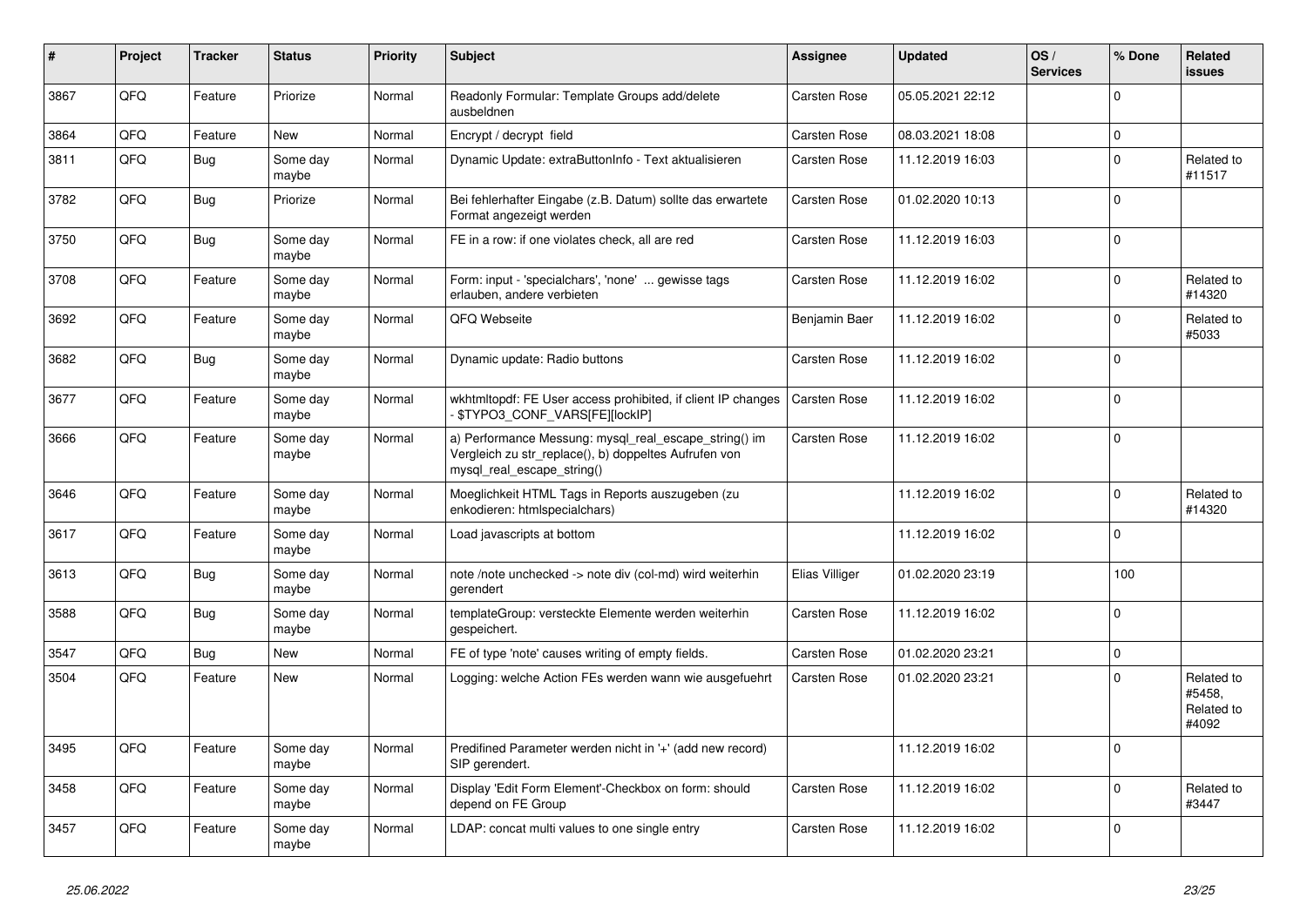| #    | Project | <b>Tracker</b> | <b>Status</b>     | <b>Priority</b> | <b>Subject</b>                                                                                                                | <b>Assignee</b>     | Updated          | OS/<br><b>Services</b> | % Done      | Related<br><b>issues</b>                    |
|------|---------|----------------|-------------------|-----------------|-------------------------------------------------------------------------------------------------------------------------------|---------------------|------------------|------------------------|-------------|---------------------------------------------|
| 3432 | QFQ     | Feature        | <b>New</b>        | Normal          | subrecord: dynamicUpdate                                                                                                      | Carsten Rose        | 11.06.2020 21:10 |                        | $\Omega$    | Related to<br>#5691                         |
| 3415 | QFQ     | Feature        | Some day<br>maybe | Normal          | FE Login Box Templatefile                                                                                                     | Benjamin Baer       | 11.12.2019 16:02 |                        | $\mathbf 0$ |                                             |
| 3402 | QFQ     | Feature        | Some day<br>maybe | Normal          | Syntax Highlighting via CodeMirror                                                                                            | Carsten Rose        | 11.12.2019 16:02 |                        | 100         | Related to<br>#3207                         |
| 3385 | QFQ     | Feature        | Some day<br>maybe | Normal          | templateGroup: insert/update/delete non primary records                                                                       | Carsten Rose        | 11.12.2019 16:02 |                        | $\mathbf 0$ |                                             |
| 3350 | QFQ     | Feature        | Some day<br>maybe | Normal          | FormEditor: Hilfetext hinter 'checktype'                                                                                      | Carsten Rose        | 11.12.2019 16:02 |                        | $\mathbf 0$ |                                             |
| 3349 | QFQ     | <b>Bug</b>     | Some day<br>maybe | Normal          | config.qfq.ini: a) vertraegt keine '=' im Value (z.B. Passwort).<br>b) Values sollten in ticks einschliessbar sein (spaces, ) | Carsten Rose        | 11.12.2019 16:02 |                        | $\mathbf 0$ |                                             |
| 3332 | QFQ     | Feature        | Some day<br>maybe | Normal          | Uploads: Thumbnails, Details zum hochgeladenen File                                                                           | Carsten Rose        | 11.12.2019 16:02 |                        | $\mathbf 0$ | Related to<br>#3264,<br>Related to<br>#5333 |
| 3331 | QFQ     | Feature        | Some day<br>maybe | Normal          | Default Tooltip fuer _page? Links: mit Form und Record ID                                                                     | Carsten Rose        | 11.12.2019 16:02 |                        | $\mathbf 0$ |                                             |
| 3291 | QFQ     | Feature        | Some day<br>maybe | Normal          | AutoCron websiteToken                                                                                                         | <b>Carsten Rose</b> | 11.12.2019 16:02 |                        | $\Omega$    | Related to<br>#4250                         |
| 3285 | QFQ     | Feature        | Some day<br>maybe | Normal          | Zeichenlimit pro Feld: textarea / editor                                                                                      | Carsten Rose        | 11.12.2019 16:02 |                        | $\mathbf 0$ |                                             |
| 3267 | QFQ     | Feature        | Some day<br>maybe | Normal          | 2 Forms auf einer Seite: real + Read only                                                                                     | Carsten Rose        | 11.12.2019 16:03 |                        | 0           |                                             |
| 3216 | QFQ     | Feature        | Some day<br>maybe | Normal          | dynamic update für checkbox label2                                                                                            | Carsten Rose        | 11.12.2019 16:03 |                        | $\mathbf 0$ | Related to<br>#2081                         |
| 3130 | QFQ     | Bug            | Some day<br>maybe | Normal          | Debug Info's nicht korrekt nach 'New > Save'.                                                                                 | Carsten Rose        | 11.12.2019 16:03 |                        | 0           | Related to<br>#3253                         |
| 2995 | QFQ     | Feature        | Some day<br>maybe | Normal          | Dropdown JQuery Plugin: 'chosen' - Moeglichkeit um Select<br>Listen mehr Funktion zu geben. Kein Bootstrap noetig.            | Carsten Rose        | 11.12.2019 16:03 |                        | $\mathbf 0$ |                                             |
| 2950 | QFQ     | Feature        | Some day<br>maybe | Normal          | Inhalt QFQ Records als File                                                                                                   |                     | 11.12.2019 16:03 |                        | $\mathbf 0$ |                                             |
| 2665 | QFQ     | <b>Bug</b>     | Priorize          | Normal          | Dynamic Update funktioniert nicht, wenn beim<br>entsprechenden FormElement eine size angegeben ist.                           | Benjamin Baer       | 03.01.2022 08:12 |                        | 30          |                                             |
| 2643 | QFQ     | <b>Bug</b>     | Some day<br>maybe | Normal          | Zend / PHP Webinars anschauen                                                                                                 | Carsten Rose        | 01.02.2020 15:56 |                        | 0           |                                             |
| 2361 | QFQ     | Feature        | New               | Normal          | Logging wer/wann/wo welches Formular aufgerufen hat                                                                           | Carsten Rose        | 11.12.2019 16:15 |                        | $\mathbf 0$ | Related to<br>#4432,<br>Related to<br>#7480 |